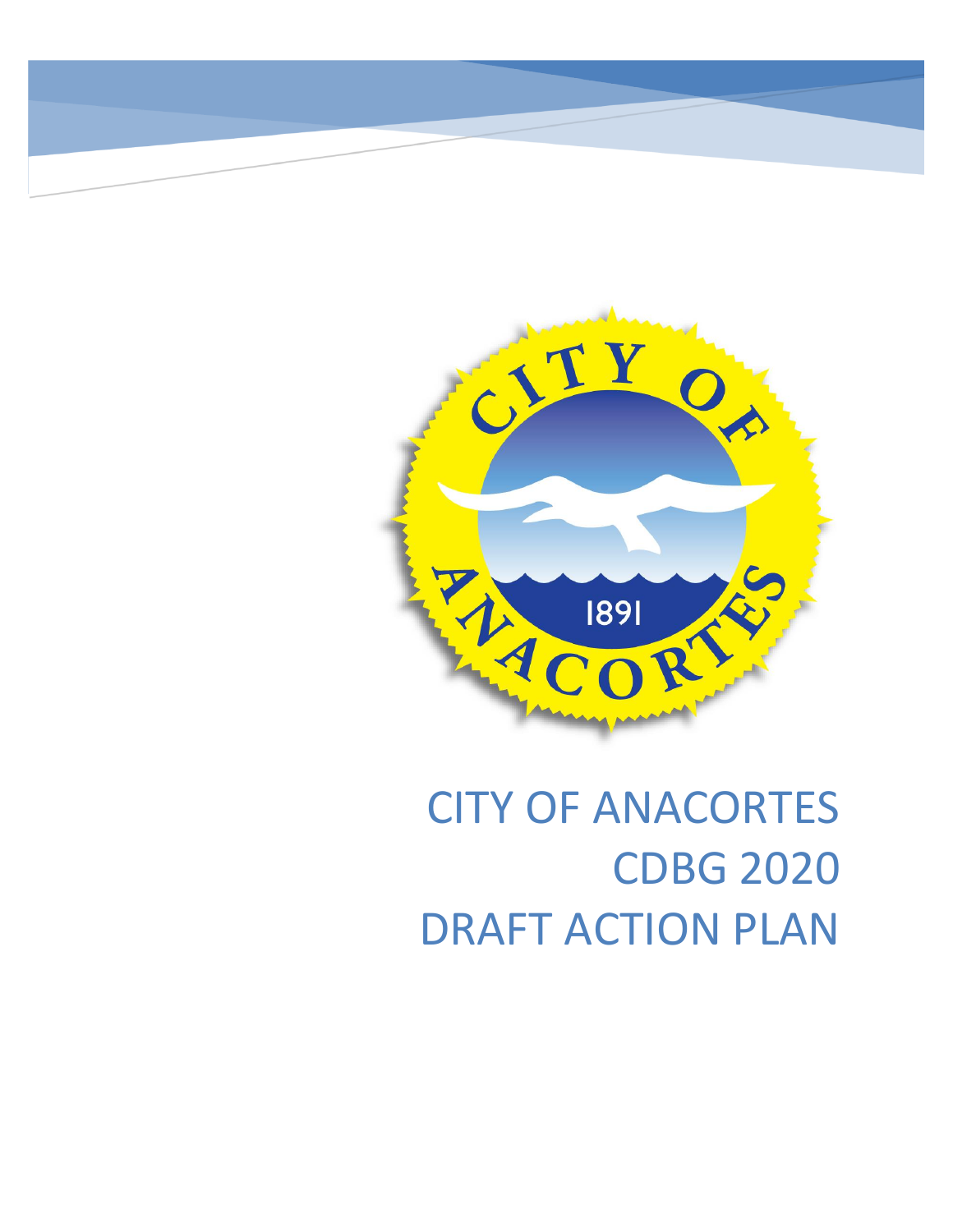# Contents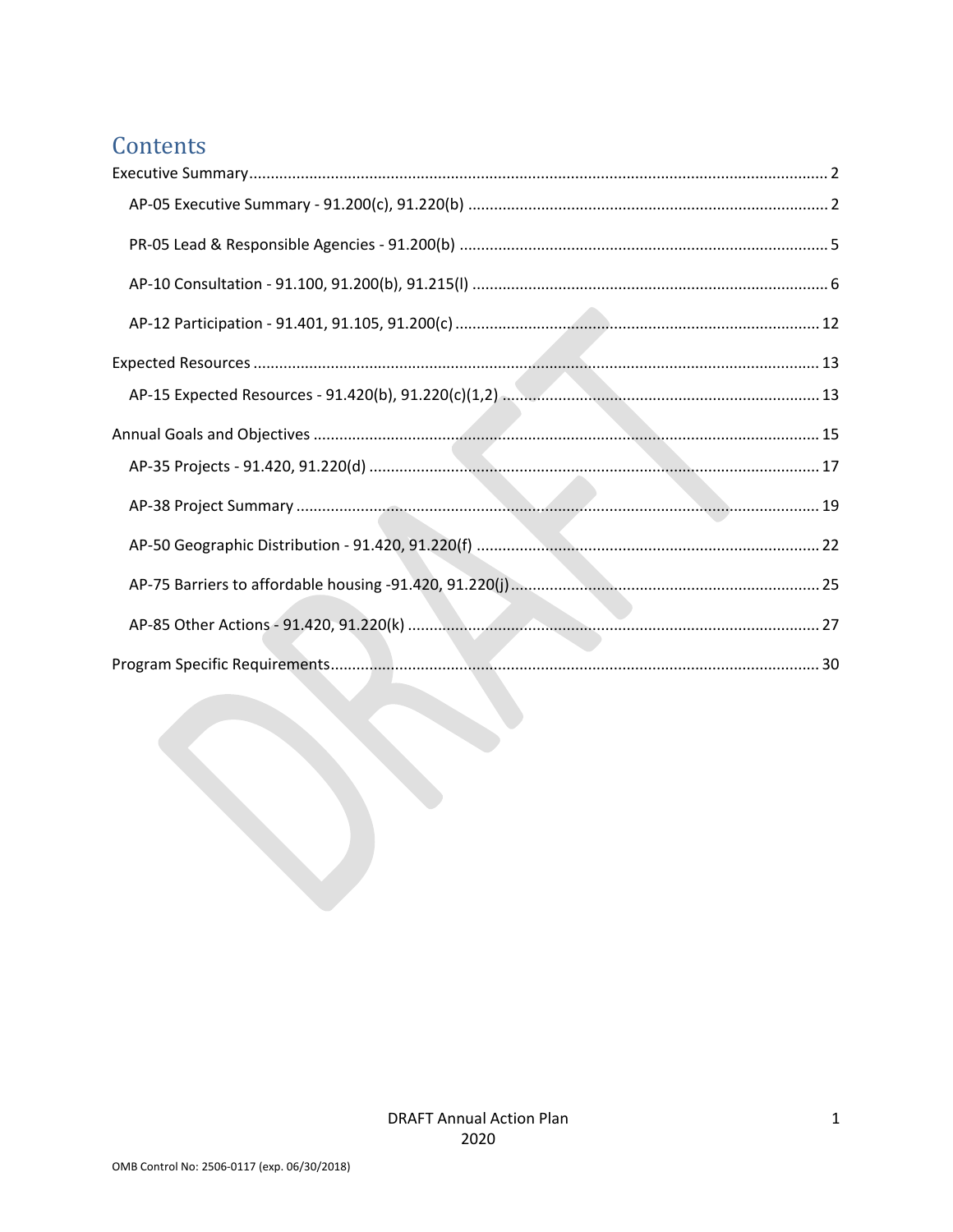# **Executive Summary**

# <span id="page-2-1"></span><span id="page-2-0"></span>**AP-05 Executive Summary - 91.200(c), 91.220(b)**

### **1. Introduction**

This chapter outlines the City's one-year Action Plan for 2020, which will further the goals and strategies of the Strategic Plan and is the spending plan for the City's Community Development Block Grant (CDBG) funds. The funding received for 2020 will be used to accomplish the activities outlined in this plan. The allocation for this year's funding is approximately \$115,906. The proposed activities must meet the CDBG National Objectives as outlined in the introduction to the Strategic Plan and meet the public benefit standard. The Mayor of Anacortes has designated the Planning, Community & Economic Development Department responsible for the planning, development, and implementation of its CDBG Program.

### **2. Summarize the objectives and outcomes identified in the Plan**

This could be a restatement of items or a table listed elsewhere in the plan or a reference to another location. It may also contain any essential items from the housing and homeless needs assessment, the housing market analysis or the strategic plan.

Due to the COVID-19 Pandemic, the goals of this plan include special economic development activities to provide a public benefit to businesses to keep them from closing permanently. Eighty-five percent of the 2020 funding will be provided to applicable businesses with 20 or fewer employees. The remaining portion of the funding will be used for supportive services to help individuals and families from becoming homeless, supporting efforts to reduce poverty, public housing rehabilitation. The City has elected not to utilize the administration portion of the funding and instead apply the 20% allocation to projects. The proposed funding goals for 2020 include:

- Public Service Anacortes Family Center Homelessness/assist special needs populations Create suitable living environs - %15 of total allocation = \$17,385
- Special Economic Development Activity (Section 507.23) Small Business Stabilization Grant \$98,521 2020 funding plus \$1,479 from previous unspent funding

In addition to the above goals, the City expects to utilize a Section 108 loan program through HUD. This program provides communities with a source of financing for economic development, housing rehabilitation, public facilities, and large-scale physical development projects. It allows them to transform a small portion of their CDBG funds into federally guaranteed loans large enough to pursue physical and economic revitalization projects that can renew entire neighborhoods. As a CDBG entitlement, the City is eligible to apply for this type of funding.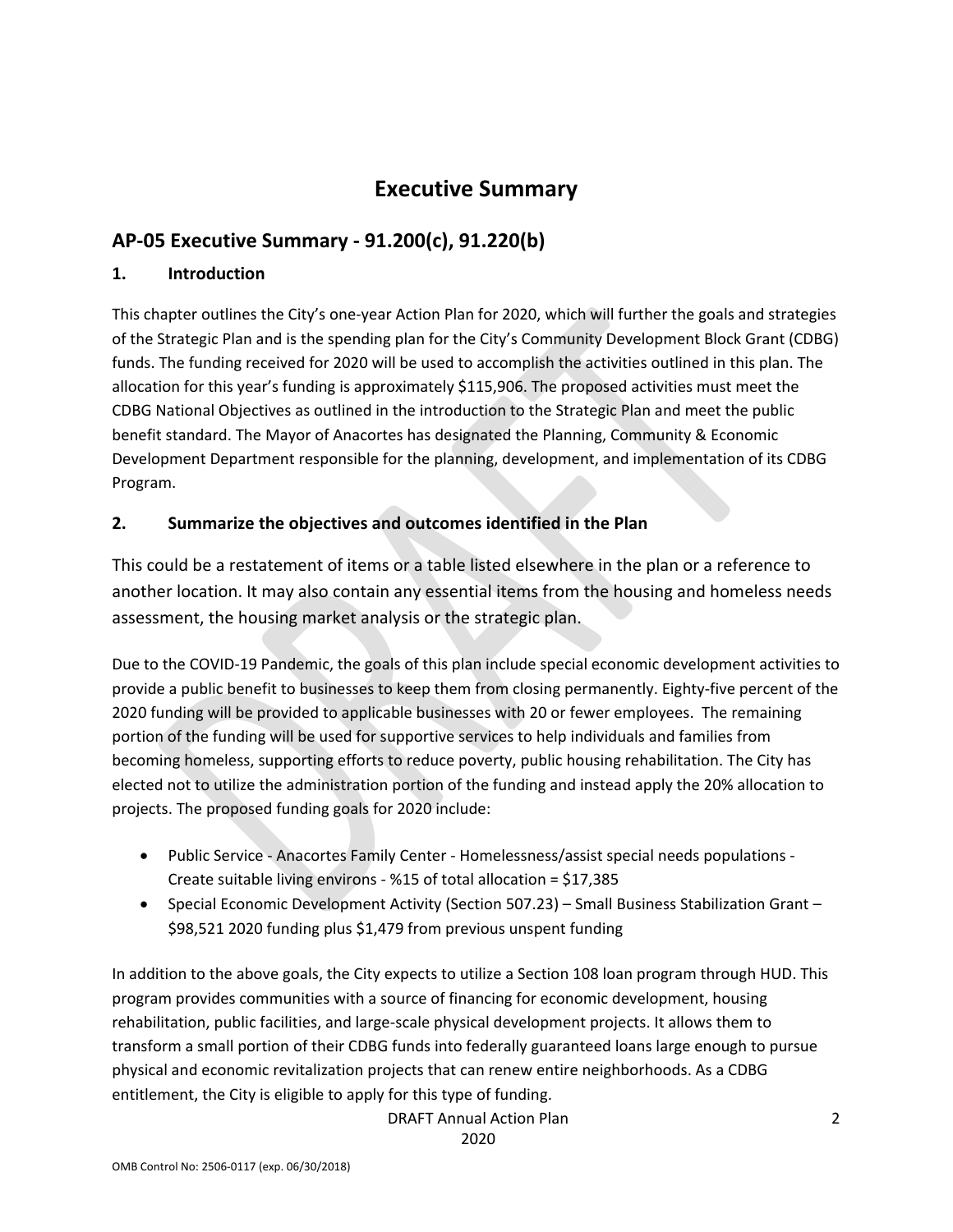This program provides the City with the opportunity to borrow up to 5 times the annual allocation. This year's funding amount is \$115,906 which allows the City to borrow a maximum of \$579,530. Principal security includes a pledge of the future CDBG funds along with additional security and the interest is variable.

The loan will fund an off-site infrastructure improvement for the Anacortes Family Center's development of a mixed-use low-income apartment complex on  $27<sup>th</sup>$  Street in Anacortes. This will include improvement of the street, sidewalks, gutters, and water and sewer lines for the new development and will achieve the national objective of public facilities improvements in a predominantly low income area.

### **3. Evaluation of past performance**

This is an evaluation of past performance that helped lead the grantee to choose its goals or projects.

In reviewing activities accomplished with its federal funding from previous years, the City of Anacortes advanced its goals of improving conditions, creating better housing resources and opportunities, and assisting human service organizations in providing effective support services to priority low-income and homeless populations. The projects selected are based on consultation with local agencies and in response to the area's countywide Continuum of Care Plan**.** The Anacortes Family Center, recipient of the full public services portion of the annual CDBG, provided that approximately 84% of the 62 households (175 individuals - 105 of which were children) in their program during 2019 successfully graduated from the Family Center program and entered permanent, safe housing with jobs and incomes to support their new lives. In 2019, the City provided funding to the Anacortes Salvation Army for a new commercial refrigeration/freezer that provided a great benefit to approximately 4,500 people in the region.

### **4. Summary of Citizen Participation Process and consultation process**

Summary from citizen participation section of plan.

In deciding the 2020 program year allocations, the City of Anacortes worked with community leaders and the City Council Housing Affordability & Community Services committee to determine the proposed projects. The City held a 5 day public comment period in accordance with the HUD waiver of the 30 day public comment period to expedite the review process during the current emergency caused by the COVID-19 pandemic. The City held 2 virtual public hearings on April 27, 2020 and May 4, 2020). Notice was published on the website and in the local newspaper and encouraged public comment in conjunction with the CDBG program. The notice for the 5 day comment period and meetings was posted on the City's website on April 20, 2020 and published in the local newspaper on April 23, 2020. The public comment period began on April 24, 2020 and ended April 30, 2020.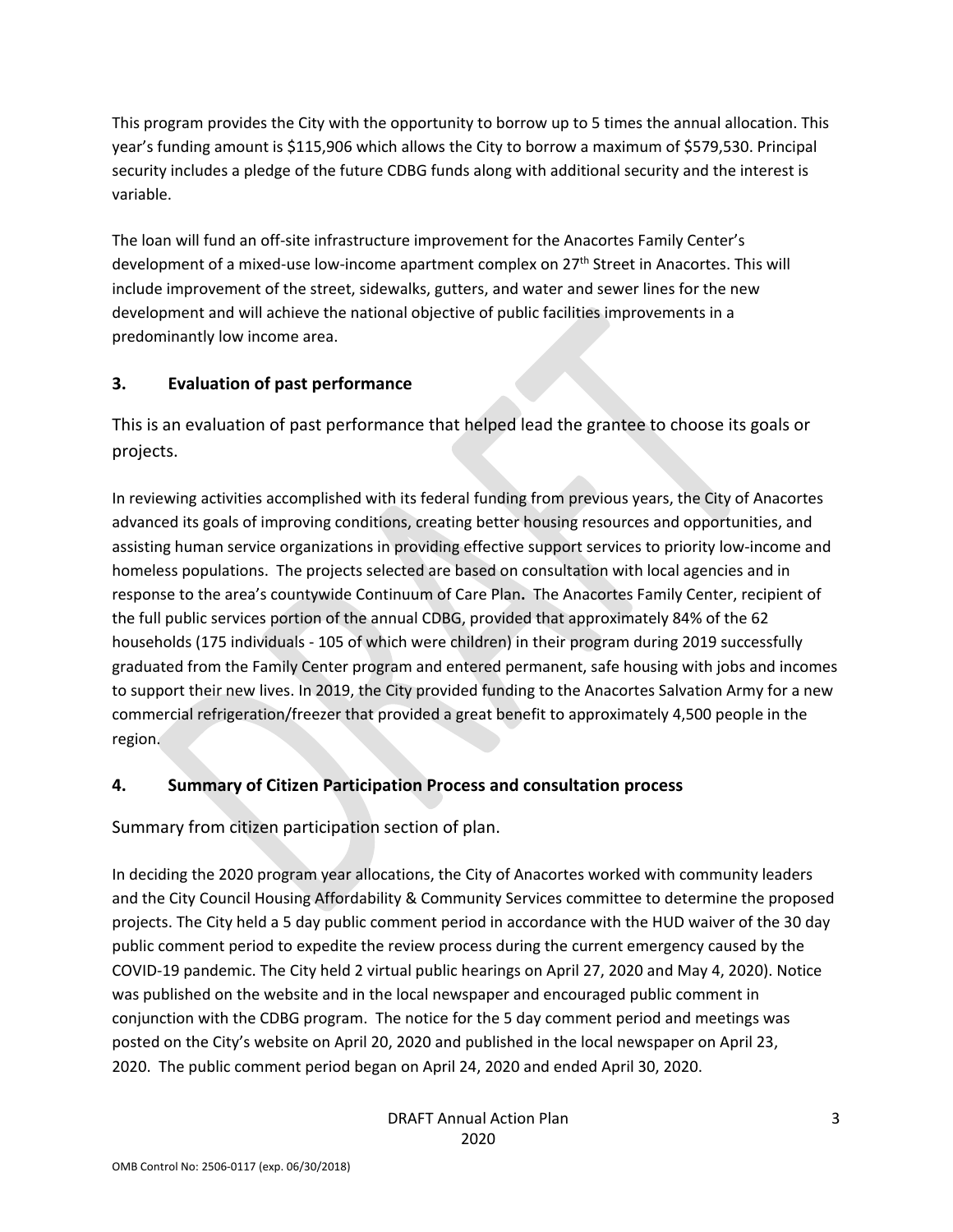### **5. Summary of public comments**

This could be a brief narrative summary or reference an attached document from the Citizen Participation section of the Con Plan.

### **\*\*This will be updated when the Public Comment period and Public Hearings conclude.\*\*\***

### **6. Summary of comments or views not accepted and the reasons for not accepting them**

The City did not reject any views or comments on the development of this Action Plan.

### **7. Summary**

The overall goal of the community planning and development programs available from the City of Anacortes with CDBG funding is to assist in the development of affordable housing for low and moderate income households, reduce poverty in Anacortes, assist in creating better living conditions for low income households and provide funding to assist human service agencies serving low-income populations. A review of the projects and activities implemented in program years 2018 and 2019 demonstrate that the City is making progress in fulfilling its goals. The City intends to continue to work closely with HUD staff to improve performance in timely implementation of identified community development strategies and CDBG administrative activities. The City did not hinder Consolidated Plan implementation by action or willful inaction.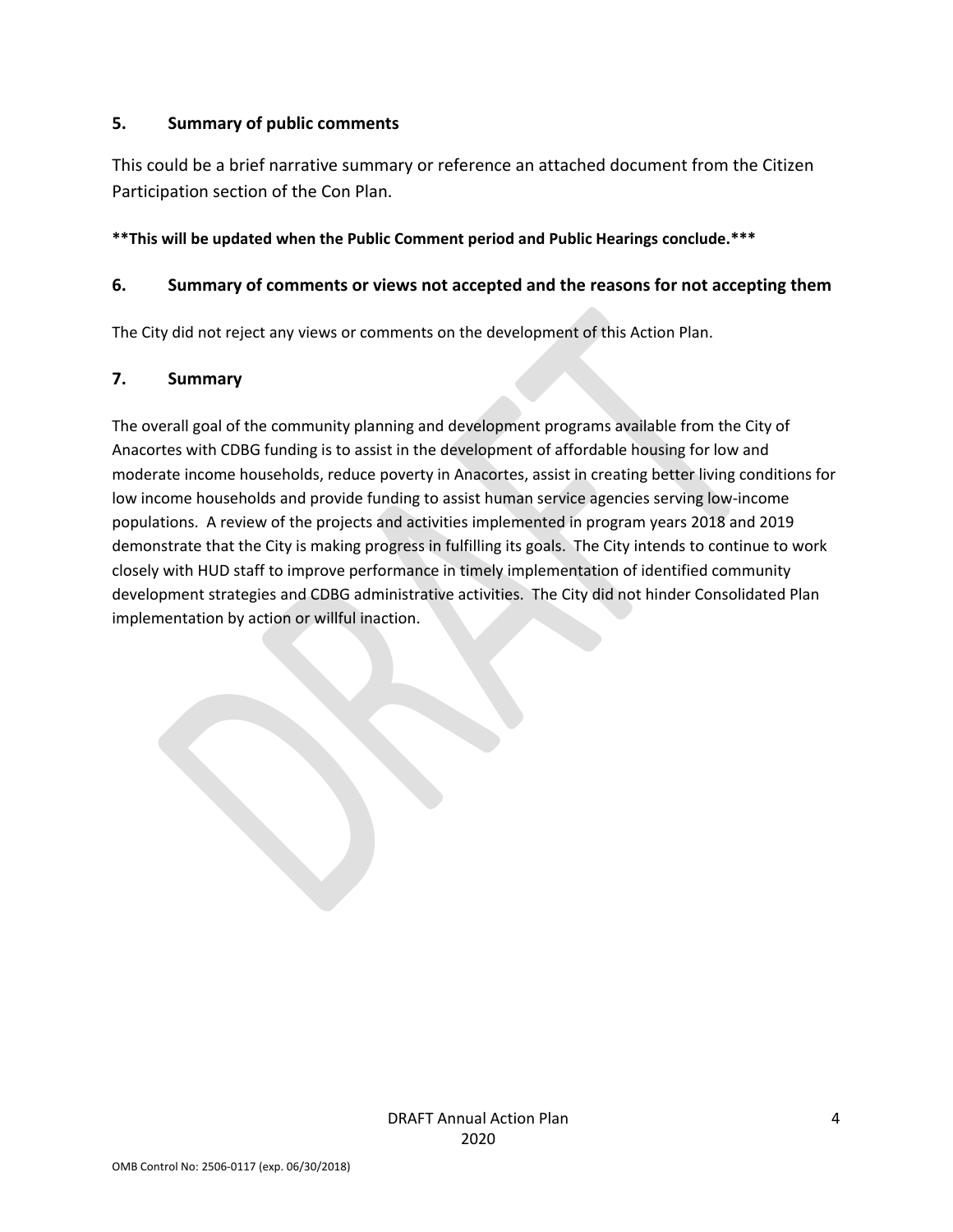# **PR-05 Lead & Responsible Agencies - 91.200(b)**

### **1. Agency/entity responsible for preparing/administering the Consolidated Plan**

The following are the agencies/entities responsible for preparing the Consolidated Plan and those responsible for administration of each grant program and funding source.

| Agency Role               | Name             |  | Department/Agency              |
|---------------------------|------------------|--|--------------------------------|
| <b>CDBG Administrator</b> | <b>ANACORTES</b> |  | Planning, Community & Economic |
|                           |                  |  | Development                    |

**Table 1 – Responsible Agencies**

### <span id="page-5-0"></span>**Narrative**

The city of Anacortes is a member of the Skagit County Home Consortium which is comprised of 20 municipalities. Anacortes is a participating CDBG entitlement jurisdiction that administers its own CDBG programs. The Mayor of Anacortes has designated the Planning, Community & Economic Development Department to perform the planning, development, and implementation of the Anacortes CDBG program.

### **Consolidated Plan Public Contact Information**

Joann Stewart Planning Community & Economic Development City of Anacortes 904 6th Street, P.O. Box 547 Anacortes, WA 98221 (360) 293-1907; joanns@cityofanacortes.org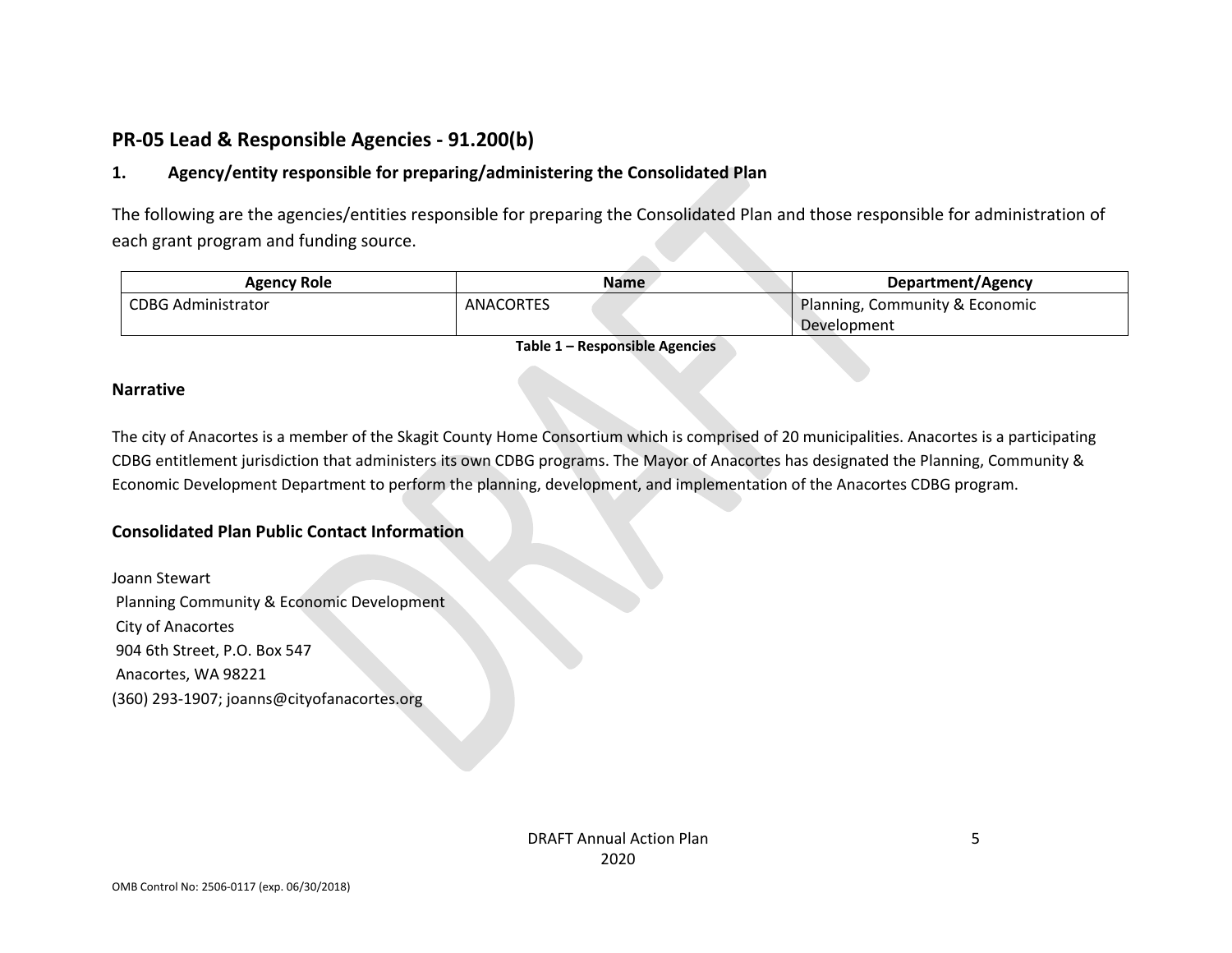# <span id="page-6-0"></span>**AP-10 Consultation - 91.100, 91.200(b), 91.215(l)**

### **1. Introduction**

The City performed an extensive outreach program to consult and coordinate with non-profit agencies, affordable housing providers, government agencies and other entities.

# **Provide a concise summary of the jurisdiction's activities to enhance coordination between public and assisted housing providers and private and governmental health, mental health and service agencies (91.215(l)).**

The City held two public hearings to obtain input from all citizens of the community. The first public hearing was April 27, 2020. This meeting provided an opportunity to discuss the objectives of the Action Plan and proposed projects for 2020. The next meeting was held on May 4, 2020.

The City sent inquiries to various organizations and individuals to obtain current information on pressing needs within the community. Input was received from Community Action Agency of Skagit County, the Anacortes Community Health Council (comprised of representatives of churches, private organizations, social service agencies, city departments and community groups who provide support for Anacortes citizens), the Anacortes Family Center, and the City of Anacortes Housing Affordability & Community Services Committee.

The Anacortes Community Health Council member agencies include: Anacortes Family Center; Anacortes Senior Activity Center; Island Hospital Community Health Resource Center; The Salvation Army; St. Vincent de Paul; Anacortes 100 Food Bank; Christ Episcopal Church; Anacortes United Methodist Church; Anacortes/San Juan Island Chapter of the American Red Cross; Anacortes First Baptist Church; Anacortes Christian Church; Anacortes Police Department; Skagit Senior Information and Assistance; Anacortes Noon Kiwanis Club; Anacortes Boys and Girls Club; Skagit County Youth and Family Services; Pilgrim Congregational Church; Anacortes Housing Authority; Christ the King Community Church; Westminster Presbyterian Church/Dinner at the Brick.

# **Describe coordination with the Continuum of Care and efforts to address the needs of homeless persons (particularly chronically homeless individuals and families, families with children, veterans, and unaccompanied youth) and persons at risk of homelessness.**

The City incorporates the Skagit County Continuum of Care plans which prioritizes the use of HOME and CDBG funds toward the goals of ending homelessness.

# **Describe consultation with the Continuum(s) of Care that serves the jurisdiction's area in determining how to allocate ESG funds, develop performance standards for and evaluate**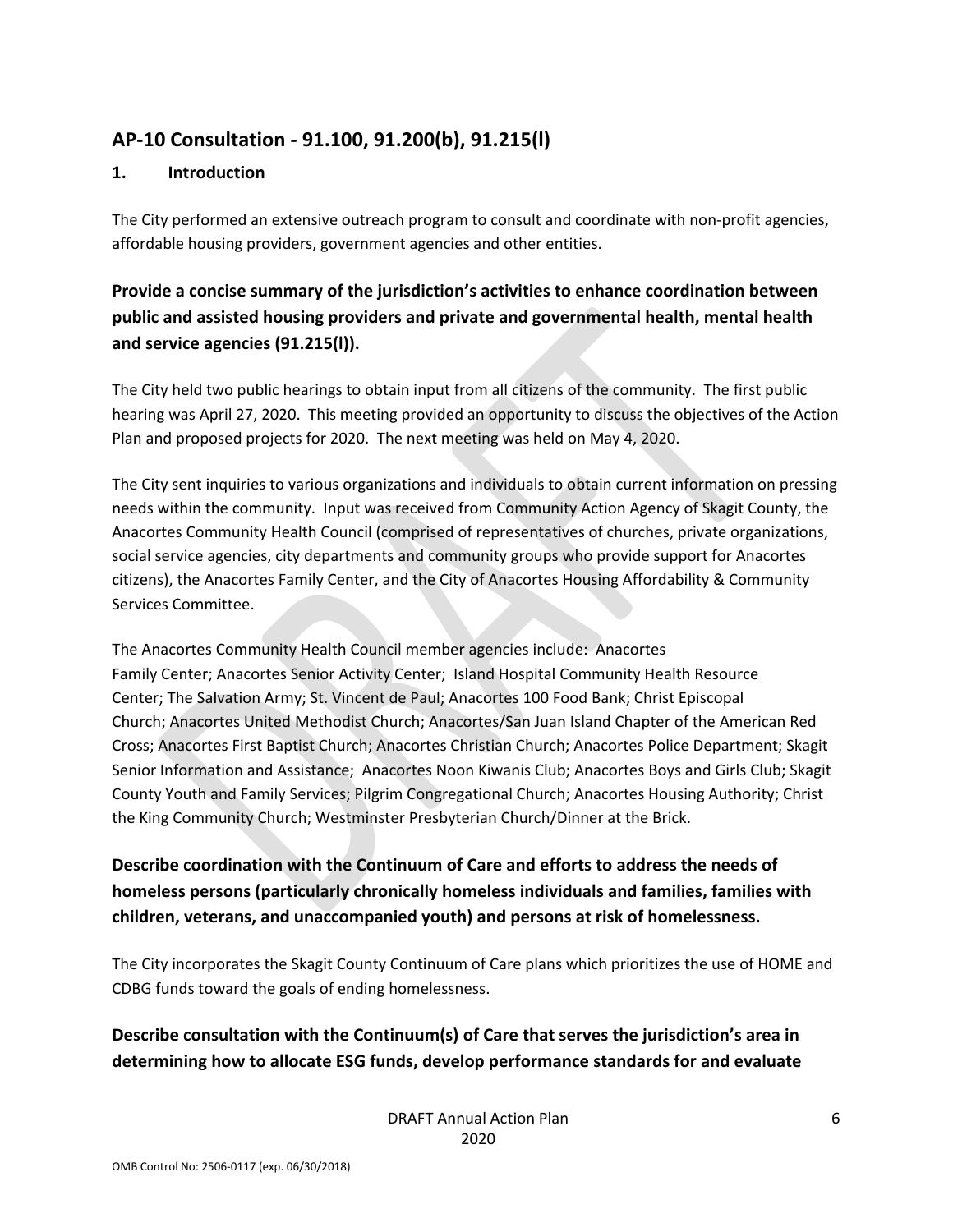# **outcomes of projects and activities assisted by ESG funds, and develop funding, policies and procedures for the operation and administration of HMIS**

The City has coordinated with Skagit County Department of Public Health & Community Services, Skagit County Coalition to End Homelessness, and Community Action through the HOME Consortium efforts. These organizations are responsible for using ESG funds and for administering HMIS (Homeless Management Information System) for service providers operating in the Consortium region. Their goals, strategies, activities and outcomes have been incorporated in the Consolidated Plan.

# **2. Agencies, groups, organizations and others who participated in the process and consultations**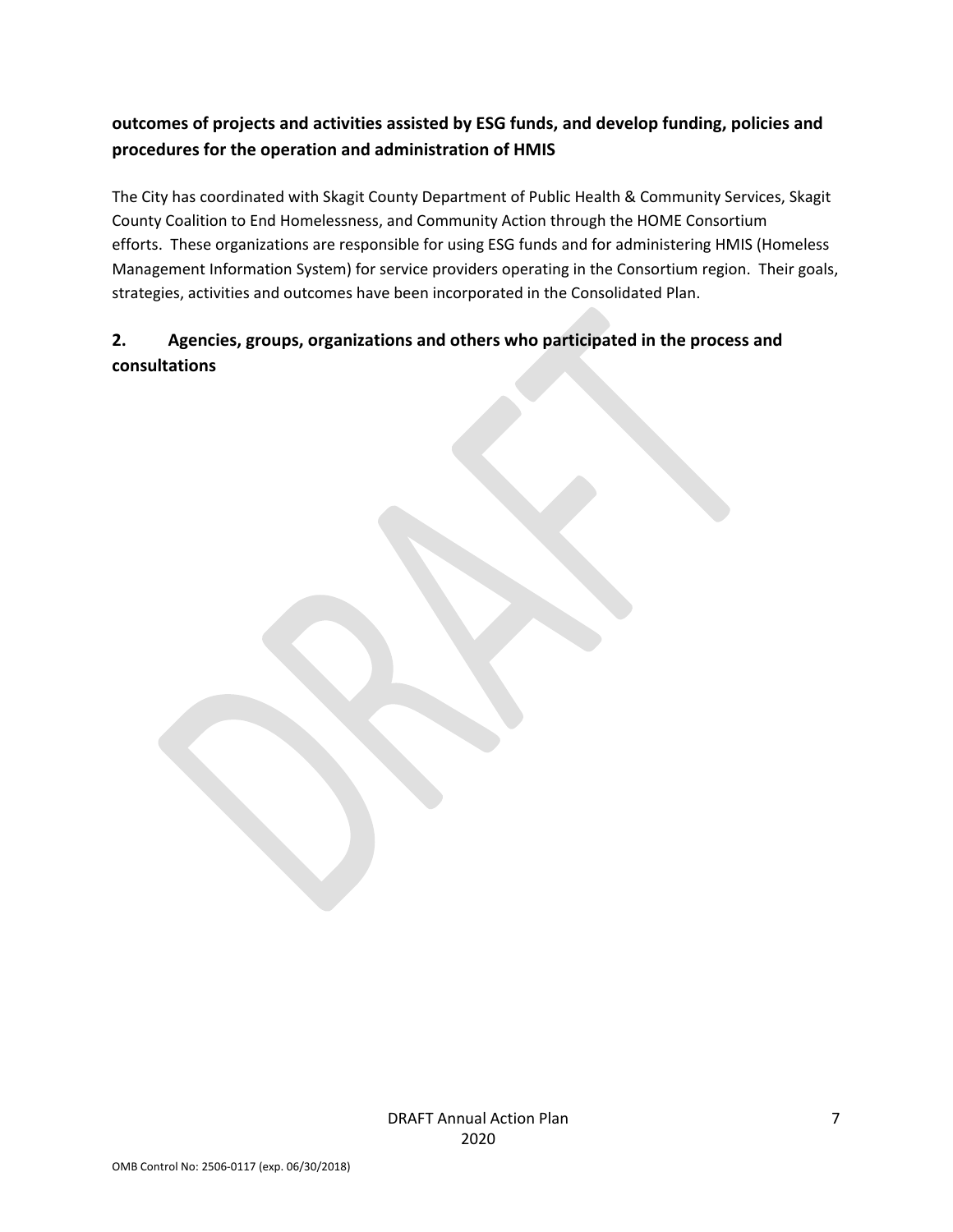| $\mathbf{1}$ | Agency/Group/Organization                                                                                                                                         | <b>Community Action of Skagit County</b>                                                                                                                                                                                                                                                      |
|--------------|-------------------------------------------------------------------------------------------------------------------------------------------------------------------|-----------------------------------------------------------------------------------------------------------------------------------------------------------------------------------------------------------------------------------------------------------------------------------------------|
|              | <b>Agency/Group/Organization Type</b>                                                                                                                             | Housing<br>Services - Housing<br>Services-Children<br>Services-Persons with Disabilities<br>Services-Victims of Domestic Violence<br>Services-homeless<br>Regional organization                                                                                                               |
|              | What section of the Plan was addressed by<br>Consultation?                                                                                                        | <b>Housing Need Assessment</b><br>Homeless Needs - Chronically homeless<br>Homeless Needs - Families with children<br>Homelessness Needs - Veterans<br>Homelessness Needs - Unaccompanied youth<br><b>Homelessness Strategy</b><br>Non-Homeless Special Needs<br><b>Anti-poverty Strategy</b> |
|              | Briefly describe how the Agency/Group/Organization<br>was consulted. What are the anticipated outcomes of<br>the consultation or areas for improved coordination? | Participated in multi-agency meetings, one-on-one consultation with staff,<br>board meetings, participated in various committees in which CASC provided<br>input. Anticipate increased coordination of homeless activities and public<br>services.                                            |

#### **Table 2 – Agencies, groups, organizations who participated**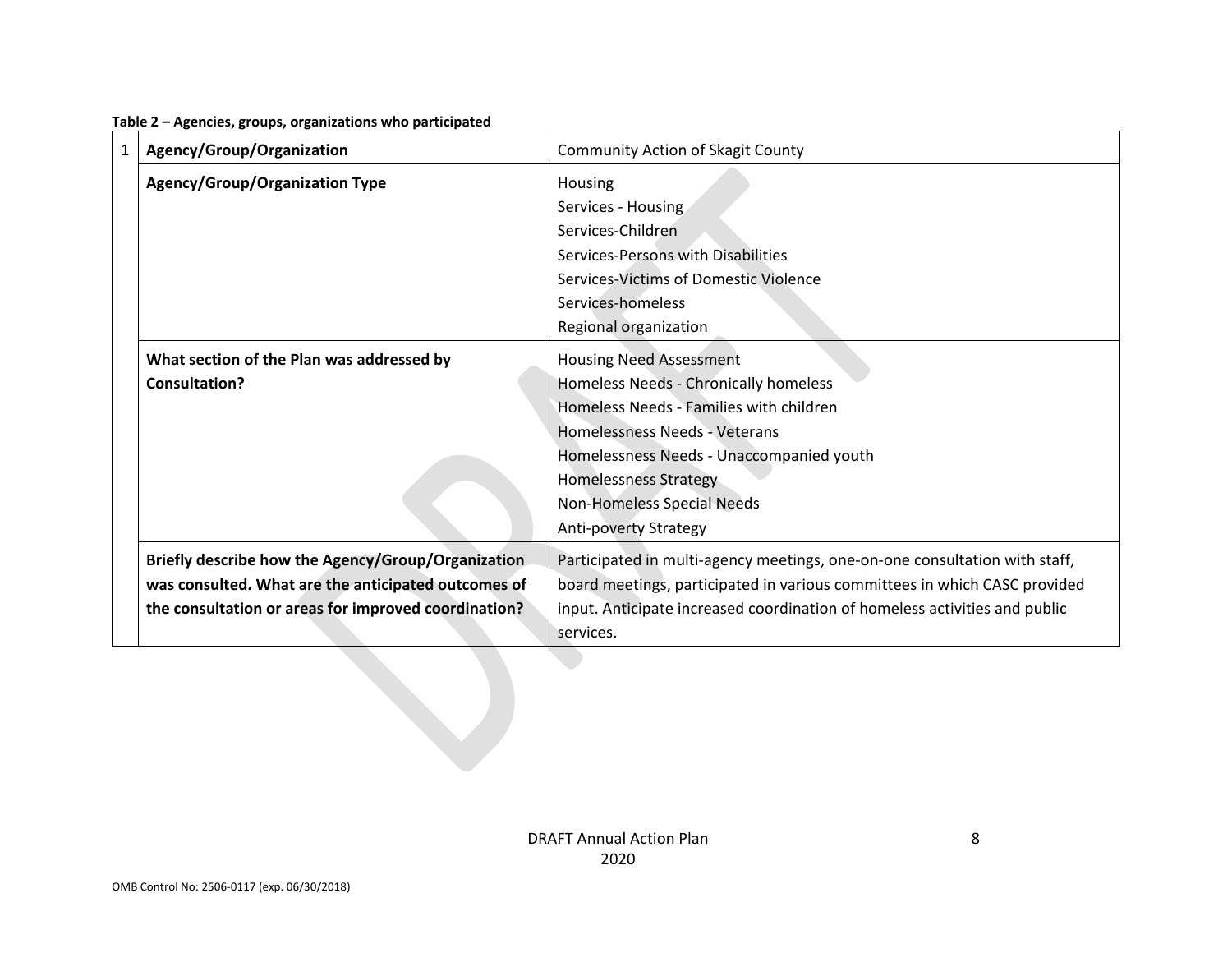| $\mathbf{2}$ | Agency/Group/Organization                                                                                                                                         | Anacortes Community Health Council                                                                                                                                                                                                                                                                                                               |
|--------------|-------------------------------------------------------------------------------------------------------------------------------------------------------------------|--------------------------------------------------------------------------------------------------------------------------------------------------------------------------------------------------------------------------------------------------------------------------------------------------------------------------------------------------|
|              | <b>Agency/Group/Organization Type</b>                                                                                                                             | Housing<br>Services-Children<br><b>Services-Elderly Persons</b><br>Services-Persons with Disabilities<br>Services-Victims of Domestic Violence<br>Services-homeless<br>Services-Health<br>Services-Employment<br><b>Business and Civic Leaders</b>                                                                                               |
|              | What section of the Plan was addressed by<br><b>Consultation?</b>                                                                                                 | <b>Housing Need Assessment</b><br>Homeless Needs - Chronically homeless<br>Homeless Needs - Families with children<br>Homelessness Needs - Veterans<br>Homelessness Needs - Unaccompanied youth<br><b>Homelessness Strategy</b>                                                                                                                  |
|              | Briefly describe how the Agency/Group/Organization<br>was consulted. What are the anticipated outcomes of<br>the consultation or areas for improved coordination? | City staff is a member of this organization which meets monthly to discuss the<br>current situations of those in need within the community, case-by-case review<br>of needs, solutions to those needs and other services available to help.<br>Roundtable meetings provide information and resources to improve the<br>coordination of services. |
| 3            | Agency/Group/Organization                                                                                                                                         | <b>Anacortes Housing Authority</b>                                                                                                                                                                                                                                                                                                               |
|              | <b>Agency/Group/Organization Type</b>                                                                                                                             | PHA                                                                                                                                                                                                                                                                                                                                              |
|              | What section of the Plan was addressed by<br>Consultation?                                                                                                        | <b>Public Housing Needs</b>                                                                                                                                                                                                                                                                                                                      |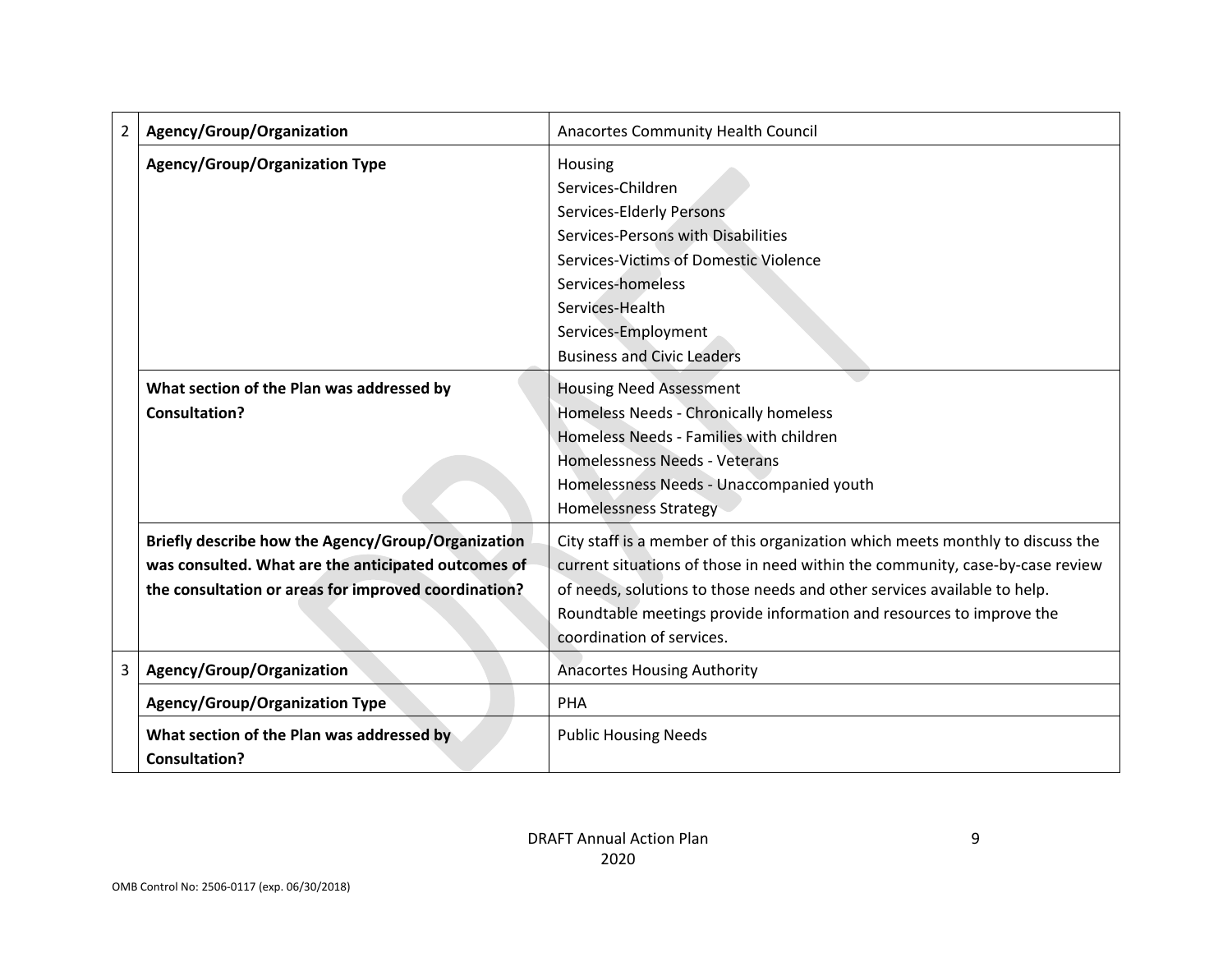|   | Briefly describe how the Agency/Group/Organization<br>was consulted. What are the anticipated outcomes of<br>the consultation or areas for improved coordination? | One-on-one consultation and board meetings; outcomes include city/HA<br>working in collaboration to locate property to develop more housing units.                                                        |
|---|-------------------------------------------------------------------------------------------------------------------------------------------------------------------|-----------------------------------------------------------------------------------------------------------------------------------------------------------------------------------------------------------|
| 4 | Agency/Group/Organization                                                                                                                                         | <b>Anacortes Family Center</b>                                                                                                                                                                            |
|   | <b>Agency/Group/Organization Type</b>                                                                                                                             | Housing<br>Services-Victims of Domestic Violence<br>Services-homeless                                                                                                                                     |
|   | What section of the Plan was addressed by<br><b>Consultation?</b>                                                                                                 | Homeless Needs - Families with children                                                                                                                                                                   |
|   | Briefly describe how the Agency/Group/Organization<br>was consulted. What are the anticipated outcomes of<br>the consultation or areas for improved coordination? | One-on-one consultation and group meetings; working closely with Family<br>Center staff to determine funding, develop transitional housing and locating<br>additional funding options to achieve success. |
| 5 | Agency/Group/Organization                                                                                                                                         | <b>City of Anacortes</b>                                                                                                                                                                                  |
|   | Agency/Group/Organization Type                                                                                                                                    | Other government - Local                                                                                                                                                                                  |
|   | What section of the Plan was addressed by<br><b>Consultation?</b>                                                                                                 | <b>Housing Need Assessment</b><br><b>Homelessness Strategy</b><br><b>Economic Development</b><br>Lead-based Paint Strategy                                                                                |
|   | Briefly describe how the Agency/Group/Organization<br>was consulted. What are the anticipated outcomes of<br>the consultation or areas for improved coordination? | Monthly meetings with local groups to determine strategies to address lack of<br>affordable housing within community, job security                                                                        |

### **Identify any Agency Types not consulted and provide rationale for not consulting**

All major community agencies were consulted either directly or indirectly. The local CBDO, Home Trust of Skagit, actively works with the multicounty/city HOME Consortium. This agency utilizes HOME resources to support their housing efforts.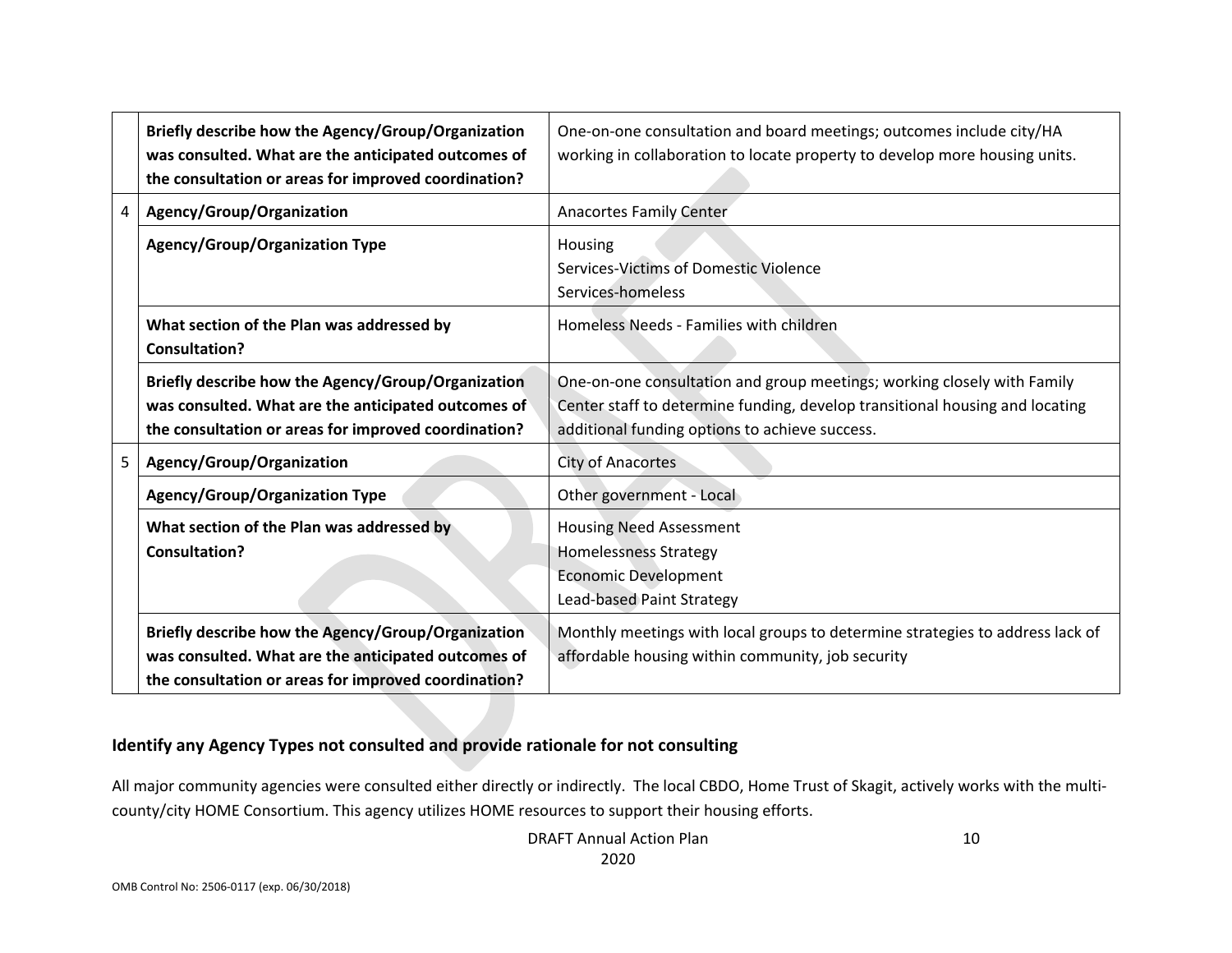### **Other local/regional/state/federal planning efforts considered when preparing the Plan**

| Name of Plan                                                    | <b>Lead Organization</b> | How do the goals of your Strategic Plan overlap with the goals of each<br>plan?                                      |
|-----------------------------------------------------------------|--------------------------|----------------------------------------------------------------------------------------------------------------------|
| <b>Skagit County Community</b><br>Continuum of Care<br>Services |                          | The Strategic Plan has adopted the major strategies of the 10 year plan                                              |
| 2016 Comprehensive Plan update                                  | City of Anacortes        | Creating a better, coordinated strategy for LMI affordable homes and related<br><i>issues</i>                        |
| North/West Basin Concept Plan                                   | Port of Anacortes        | Creating a better, coordinated strategy for public facilities improvements                                           |
| 2019 Affordable Housing<br><b>Strategic Plan</b>                | City of Anacortes        | Creating a coordinated strategy for the development of affordable homes &<br>community services within the community |
| <b>Skagit County Natural Hazards</b><br><b>Mitigation Plan</b>  | <b>Skagit County</b>     | Creating a coordinated strategy for the community in the event of a natural<br>or man-made disaster                  |
| Fiber Optics Installation                                       | City of Anacortes        | Creating opportunities to help low income residents connect to broadband<br>services to narrow the digital divide    |

**Table 3 - Other local / regional / federal planning efforts**

### **Narrative**

The City coordinated efforts with the County, the Anacortes Housing Authority, the Anacortes Family Center, the Anacortes Community Health Council and the City of Anacortes Affordable Housing & Community Services Committee to share concerns, determine the needs and routes to follow to address the needs.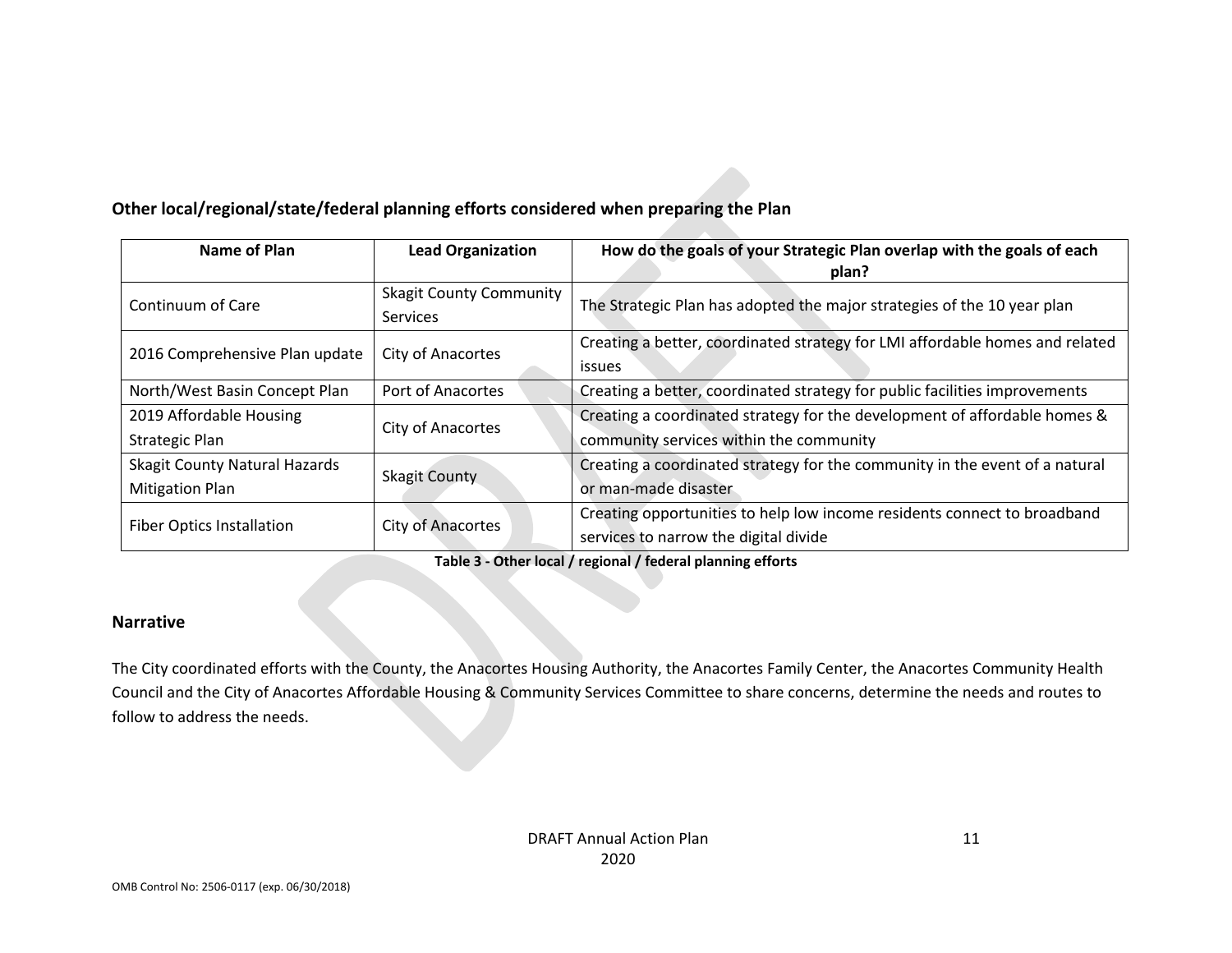## **AP-12 Participation - 91.401, 91.105, 91.200(c)**

### **1. Summary of citizen participation process/Efforts made to broaden citizen participation Summarize citizen participation process and how it impacted goal-setting**

In deciding the 2020 program year funding allocations, the City of Anacortes conducted two public hearings (April 27, 2020 and May 4, 2020) and encouraged public comment on the development of the City's CDBG Action Plan. The notice for the public hearings was advertised in the Anacortes American and posted on the City's website. The notice for the revised 5 day comment period and meetings were posted on the City's CDBG website on April 20, 2020 and published on April 22 2020. The public comment period began on April 24 and ended April 30, 2020.

In addition to the hearings, the City also consulted with local housing and human service providers to obtain input on the Action Plan.

<span id="page-12-0"></span>The impact this had on the goal setting was the need for more affordable housing and living wage jobs. The City plans to work toward achieving these goals utilizing CDBG funding and other funding sources

### **Citizen Participation Outreach**

| <b>Sort Order</b> | <b>Mode of Outreach</b> | <b>Target of Outreach</b> | <b>Summary of</b>   | Summary of        | <b>Summary of comments</b> | URL (If     |
|-------------------|-------------------------|---------------------------|---------------------|-------------------|----------------------------|-------------|
|                   |                         |                           | response/attendance | comments received | not accepted               | applicable) |
|                   |                         |                           |                     |                   | and reasons                |             |
|                   |                         | Non-                      |                     |                   |                            |             |
|                   |                         | targeted/broad            |                     |                   |                            |             |
|                   |                         | community                 |                     |                   |                            |             |
|                   |                         | outreach                  |                     |                   | There were no              |             |
|                   | <b>Public Hearing</b>   |                           |                     |                   | comments that were         |             |
|                   |                         | Small business            |                     |                   | not accepted.              |             |
|                   |                         | owners; residents         |                     |                   |                            |             |
|                   |                         | of Public and             |                     |                   |                            |             |
|                   |                         | <b>Assisted Housing</b>   |                     |                   |                            |             |

**Table 4 – Citizen Participation Outreach**

DRAFT Annual Action Plan

12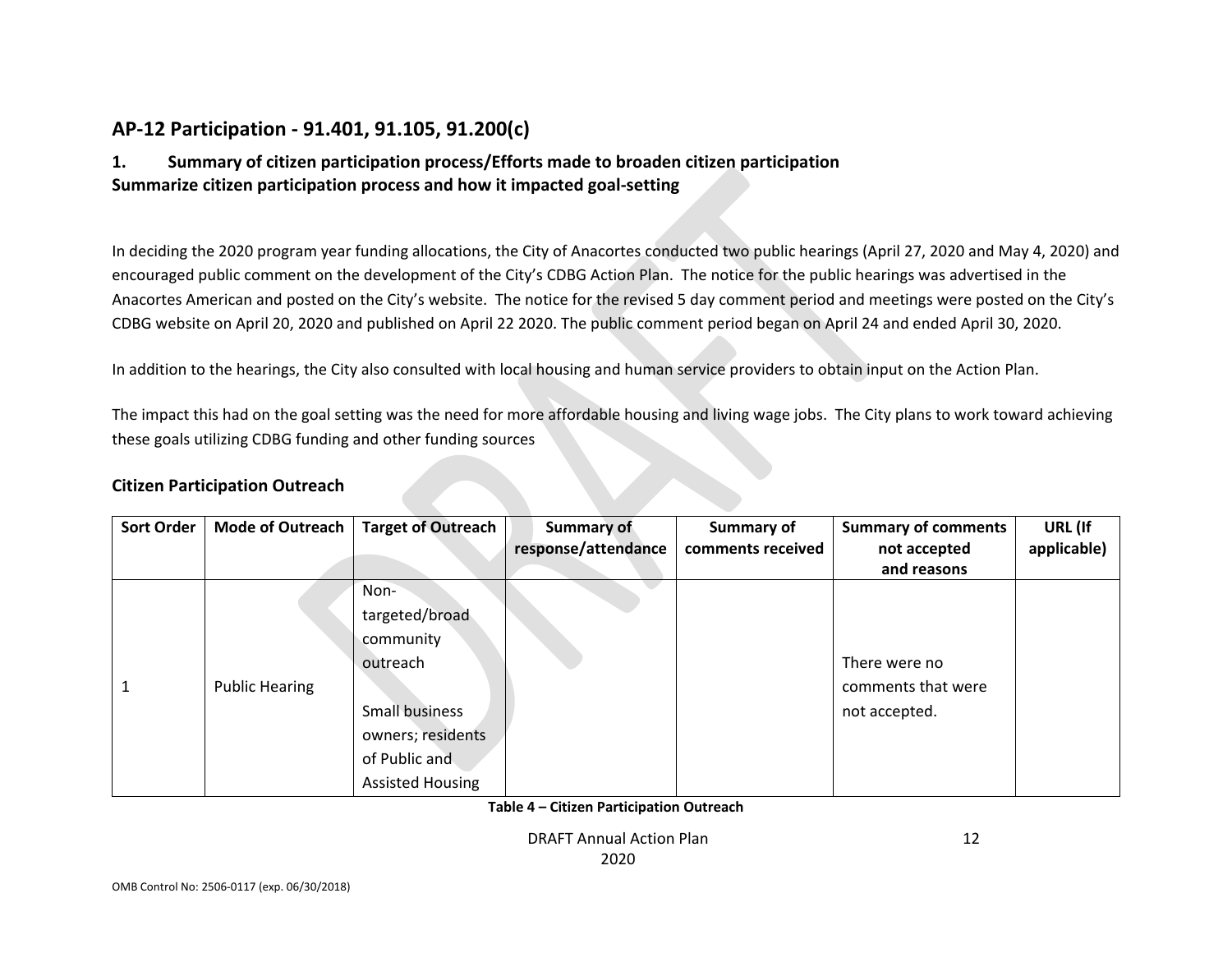# **Expected Resources**

### **AP-15 Expected Resources - 91.420(b), 91.220(c)(1,2)**

#### **Introduction**

The City expects to utilize the entire allocation of \$115,906 for program year 2020. The City will also apply left over funding from previous years to cover the requested amount for the roof project at the Anacortes Housing Authority. This funding will advance the goals of this plan to create better access to services, and fund supportive services to help individuals and families from becoming homeless and support efforts to reduce poverty.

### **Anticipated Resources**

<span id="page-13-1"></span><span id="page-13-0"></span>

| Program     | <b>Source</b> | <b>Uses of Funds</b>   | <b>Expected Amount Available Year 1</b> |         |                   |         | <b>Expected</b>  | <b>Narrative Description</b>                    |
|-------------|---------------|------------------------|-----------------------------------------|---------|-------------------|---------|------------------|-------------------------------------------------|
|             | of            |                        | Annual                                  | Program | <b>Prior Year</b> | Total:  | <b>Amount</b>    |                                                 |
|             | <b>Funds</b>  |                        | Allocation:                             | Income: | <b>Resources:</b> | s       | <b>Available</b> |                                                 |
|             |               |                        |                                         |         |                   |         | Remainder        |                                                 |
|             |               |                        |                                         |         |                   |         | of ConPlan       |                                                 |
| <b>CDBG</b> | public -      | Special                |                                         |         |                   |         |                  | The City will utilize the entire allocation for |
|             | federal       | Economic               |                                         |         |                   |         |                  | program year 2020. The City expects to          |
|             |               | Development            |                                         |         |                   |         |                  | use \$100,000 (\$98,521 2020 funding plus       |
|             |               | activities;            |                                         |         |                   |         |                  | \$1,479 from previous years) to assist small    |
|             |               | <b>Public Services</b> |                                         |         |                   |         |                  | businesses (maximum 20 employees) to            |
|             |               |                        |                                         |         |                   |         |                  | help retain jobs. This funding will work to     |
|             |               |                        |                                         |         |                   |         |                  | keep businesses from closing due to the         |
|             |               |                        |                                         |         |                   |         |                  | Covide-19 pandemic and advance the              |
|             |               |                        |                                         |         |                   |         |                  | goals of this plan to retain jobs, support      |
|             |               |                        |                                         |         |                   |         |                  | efforts to reduce poverty, create better        |
|             |               |                        |                                         |         |                   |         |                  | access to services and fund supportive          |
|             |               |                        |                                         |         |                   |         |                  | services to help individuals and families       |
|             |               |                        |                                         |         |                   |         |                  | from becoming homeless. The remaining           |
|             |               |                        | \$115,906                               | 0       | \$1,479           | 117,385 | 0                | amount will be applied to public services.      |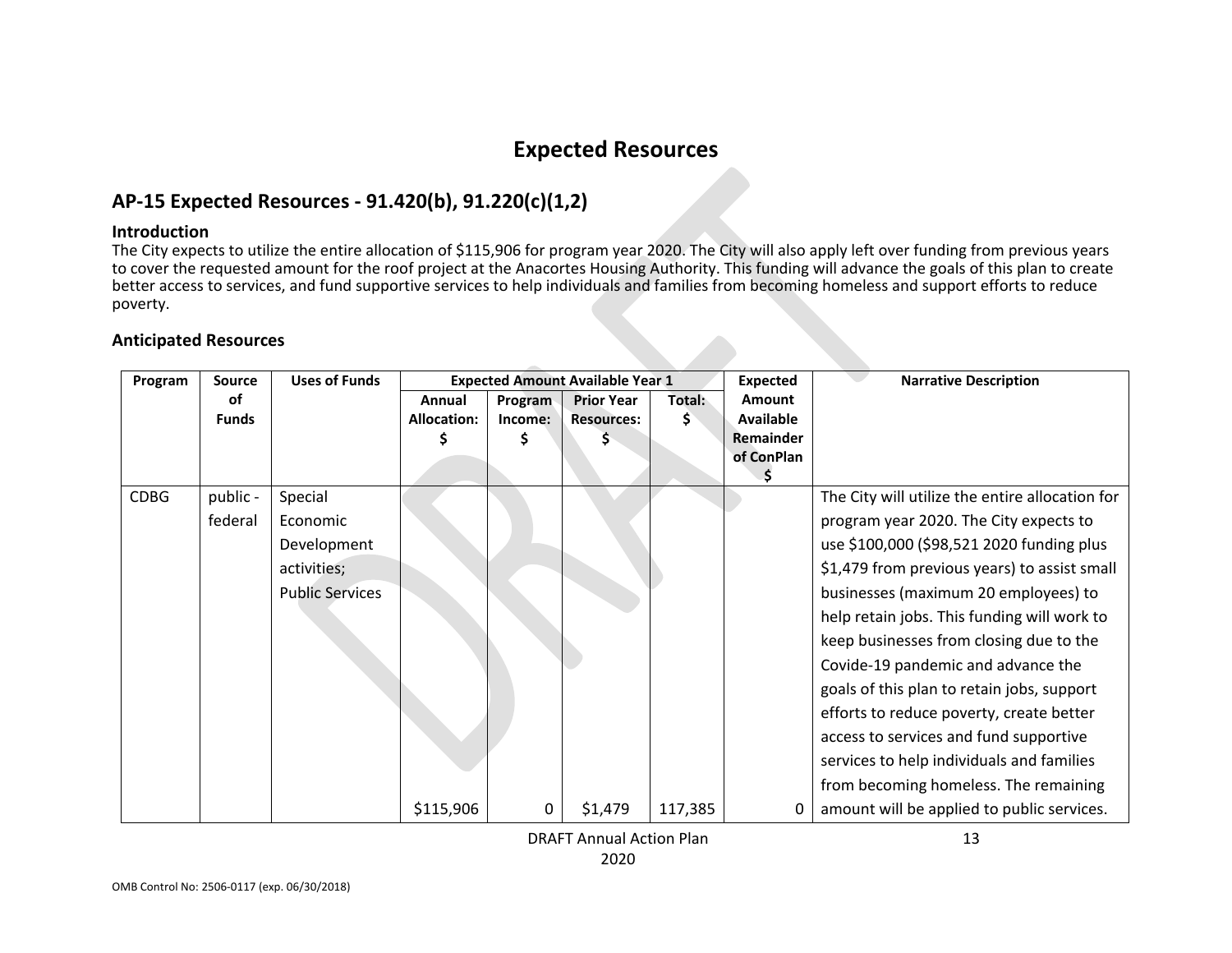#### **Table 5 - Expected Resources – Priority Table**

## **Explain how federal funds will leverage those additional resources (private, state and local funds), including a description of how matching requirements will be satisfied**

Federal funds the City receives through the Community Development Block Grant (CDBG) are used to leverage other federal, state, local and private resources to meet housing and community development needs. While matching funds are not currently required for the City's CDBG program, the City anticipates that most major projects will be funded primarily through non-CDBG resources. On February 11, 2020, the citizens of Anacortes approved a 1/10<sup>th</sup> of 1% sales tax increase to fund affordable and supportive housing within the community. This, along with a corresponding sales tax credit from the state, will contribute up to an estimated \$17 million over 20 years to development of affordable housing.

# **If appropriate, describe publically owned land or property located within the jurisdiction that may be used to address the needs identified in the plan**

The City identified core areas where infrastructure improvements would allow better access for all individuals and in particular, disabled residents and visitors. Community participation on the 2016 Comprehensive Plan update also identified areas in the core downtown that are being considered for development of a central hub. Proposals include residential development, retail, public services, restaurant, grocery and entertainment establishments that will be easily and safely accessible.

### **Discussion**

The 2016 Comprehensive Plan provides a unique vision to create a cohesive, well-laid out community with affordable housing and pedestrian mobility key factors in determining the paths to the central hub as described above. Zoning regulations are now in place that encourage development of multi-family mixed-use complexes, increased density in neighborhoods previously zoned single detached homes, and allow easier routes to access services other than vehicle use (more bicycle lanes and less space needed for parking). This will help create more affordable living space within the central hub of downtown.

In addition, the City has received an Opportunity Zone designation. City Planning staff is working to encourage development within this zone that will accommodate and enhance opportunities for the lower income population residing in this OZ as well as throughout the entire community.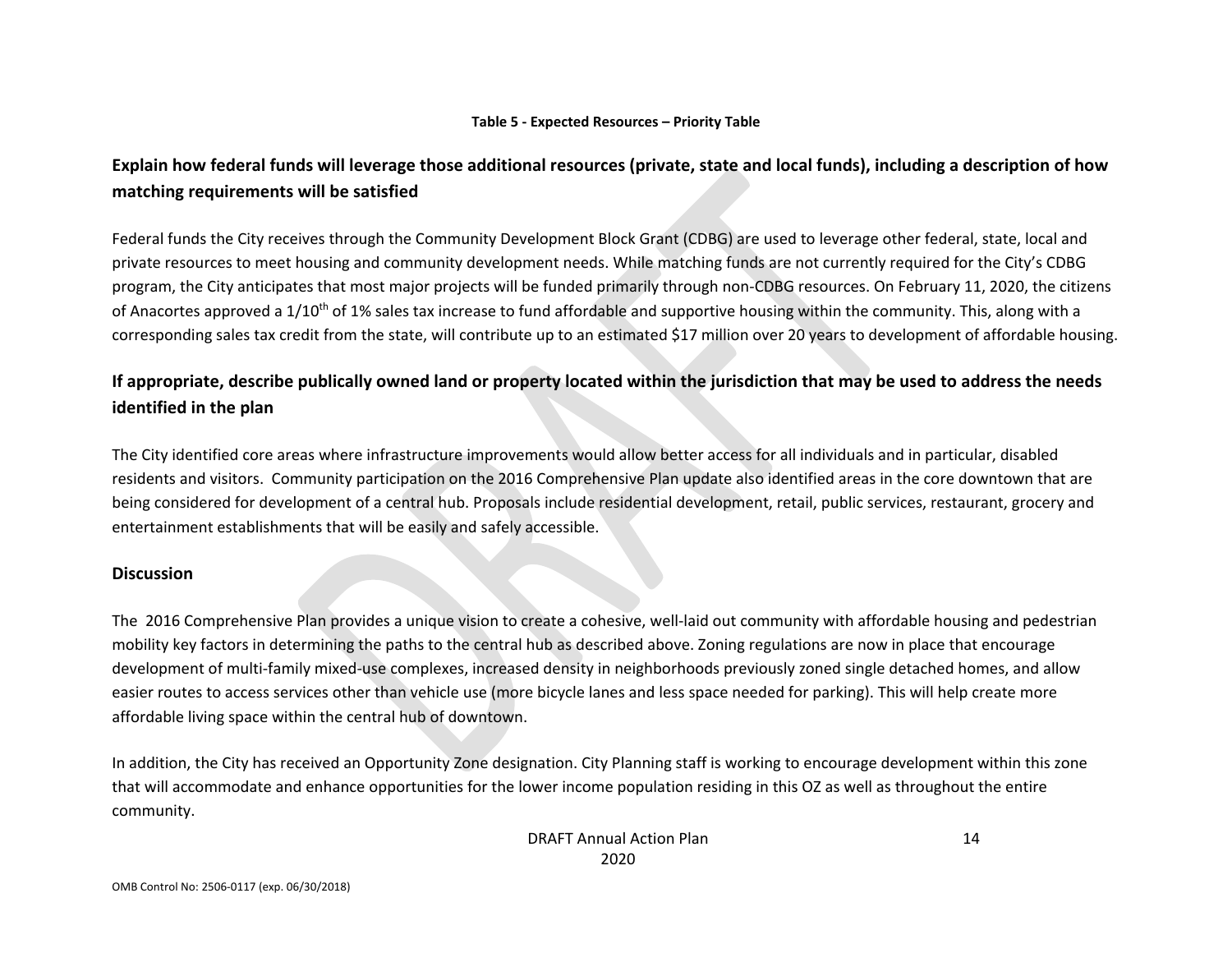# **Annual Goals and Objectives**

# **AP-20 Annual Goals and Objectives - 91.420, 91.220(c)(3)&(e)**

### **Goals Summary Information**

<span id="page-15-0"></span>

| Sort  | <b>Goal Name</b>                 | <b>Start</b> | <b>End</b> | Category                | Geographic    | <b>Needs Addressed</b> | <b>Funding</b> | <b>Goal Outcome Indicator</b> |
|-------|----------------------------------|--------------|------------|-------------------------|---------------|------------------------|----------------|-------------------------------|
| Order |                                  | Year         | Year       |                         | Area          |                        |                |                               |
| Ŧ.    | Homelessness/Assist              | 2020         | 2021       | Homeless                | <b>Tracts</b> | Homelessness/Assist    | CDBG:          | Public service activities     |
|       | <b>Special Needs Populations</b> |              |            |                         | 940600&       | special needs          | \$17,385       | other than                    |
|       |                                  |              |            |                         | 940500        | population             |                | Low/Moderate Income           |
|       |                                  |              |            |                         |               |                        |                | Housing Benefit: 200          |
|       |                                  |              |            |                         |               |                        |                | Persons Assisted - GOI 3      |
| 2     | Special Economic                 | 2020         | 2021       | <b>Special Economic</b> | <b>Tracts</b> | Retention of jobs      | CDBG:          | LMJ - Special Econ Dev        |
|       | Development - job                |              |            | Development -           | 940600&       |                        | \$100,000      | to provided assistance        |
|       | retention - Small Business       |              |            | 24 CFR Part             | 940500        |                        |                | to small businesses           |
|       | <b>Stabilization Grant</b>       |              |            | 570.203                 |               |                        |                | affected by COVID-19 -        |
|       |                                  |              |            |                         |               |                        |                | GOI 16                        |

**Table 6 – Goals Summary**

### **Goal Descriptions**

| <b>Goal Name</b>        | Homelessness/Assist Special Needs Populations |  |  |  |  |
|-------------------------|-----------------------------------------------|--|--|--|--|
| <b>Goal Description</b> | GOI 3 - Public Services Non-Housing           |  |  |  |  |
| <b>Goal Name</b>        | Special Economic Development - Job Retention  |  |  |  |  |
| <b>Goal Description</b> | GOI 16 - Job Retention                        |  |  |  |  |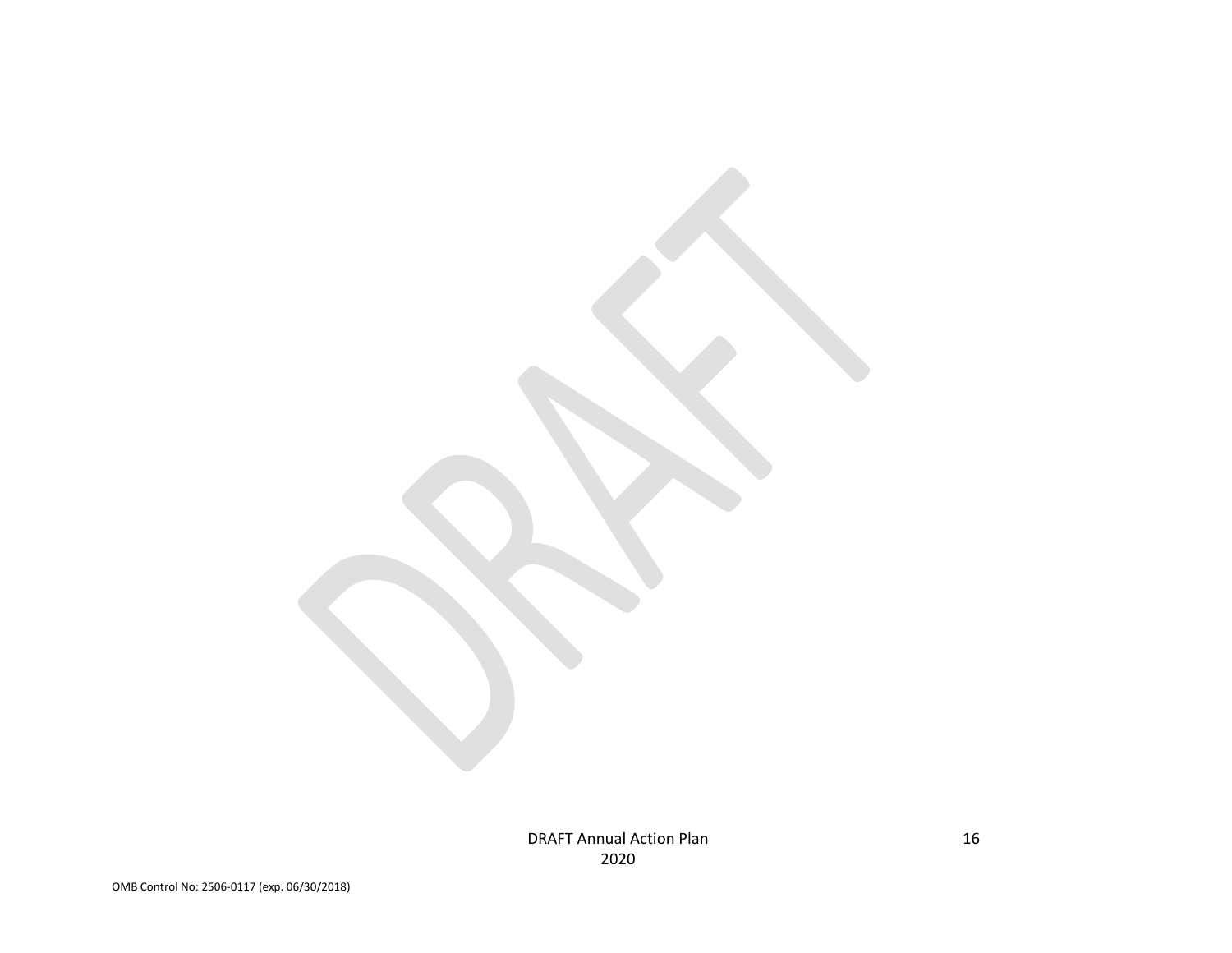# <span id="page-17-0"></span>**AP-35 Projects - 91.420, 91.220(d)**

### **Introduction**

The projects chosen are based on HUD criteria that the activity meet at least one of the national objectives (benefit to low and moderately low income persons, aid in the prevention or elimination of slums or blight, and meet a need having a particular urgency) and they meet the criteria established in the City's Strategic Plan. The City determined that the public services funding be provided to the Anacortes Family Shelter as the Center meets a need of particular urgency by assisting families and women who would otherwise end up living on the streets.

Due to the emergency created by the Covid-19 pandemic and the shelter in place restrictions mandated by the Governor, many local businesses face closing their doors permanently. Many employees are faced with the immense probability they will lose their jobs entirely if their place of employment closes permanently. Because of the immediate threat of business closure, the City has determined the best use of the funding is to provide economic support to small businesses (maximum 20 employees) within the city – the Small Business Stabilization Grant.

| # | <b>Project Name</b>                                                                             |
|---|-------------------------------------------------------------------------------------------------|
|   | Public Services - supportive services costs for clients                                         |
|   | Small Business Stabilization Grant - Special Economic Development Assistance - grant assistance |
|   | to small businesses affected by COVID-19                                                        |
|   | Table 7 - Duaiset Information.                                                                  |

**Table 7 – Project Information**

### **Describe the reasons for allocation priorities and any obstacles to addressing underserved needs**

The City established priorities for allocating resources and long range strategies following a careful assessment of the needs and demographics of the community. A clear priority identified in the analysis is a response to the needs of low to moderately low income families and individuals within the City for safe and affordable housing and basic services such as medical, dental and home energy assistance. Families and individuals in crisis situations need significant services and housing to be able to reach self-sufficiency. Included in this population are the homeless and others with special needs that generally are either priced out of housing or are unable to maintain stable housing.

Improving conditions, creating new housing resources and opportunities, retaining jobs, and reducing housing costs to affordable levels represent major means of responding to the needs of the targeted population. The strategies and objectives outlined in the 2018-2022 Strategic Plan reflect these priorities and outline activities designed to alleviate these needs.

The primary basis for allocation of resources is to serve the needs of the low and moderately low income households. Consolidated Plan strategies developed through the community planning process reflect that a significant amount of funds are targeted to projects that benefit the low to moderately low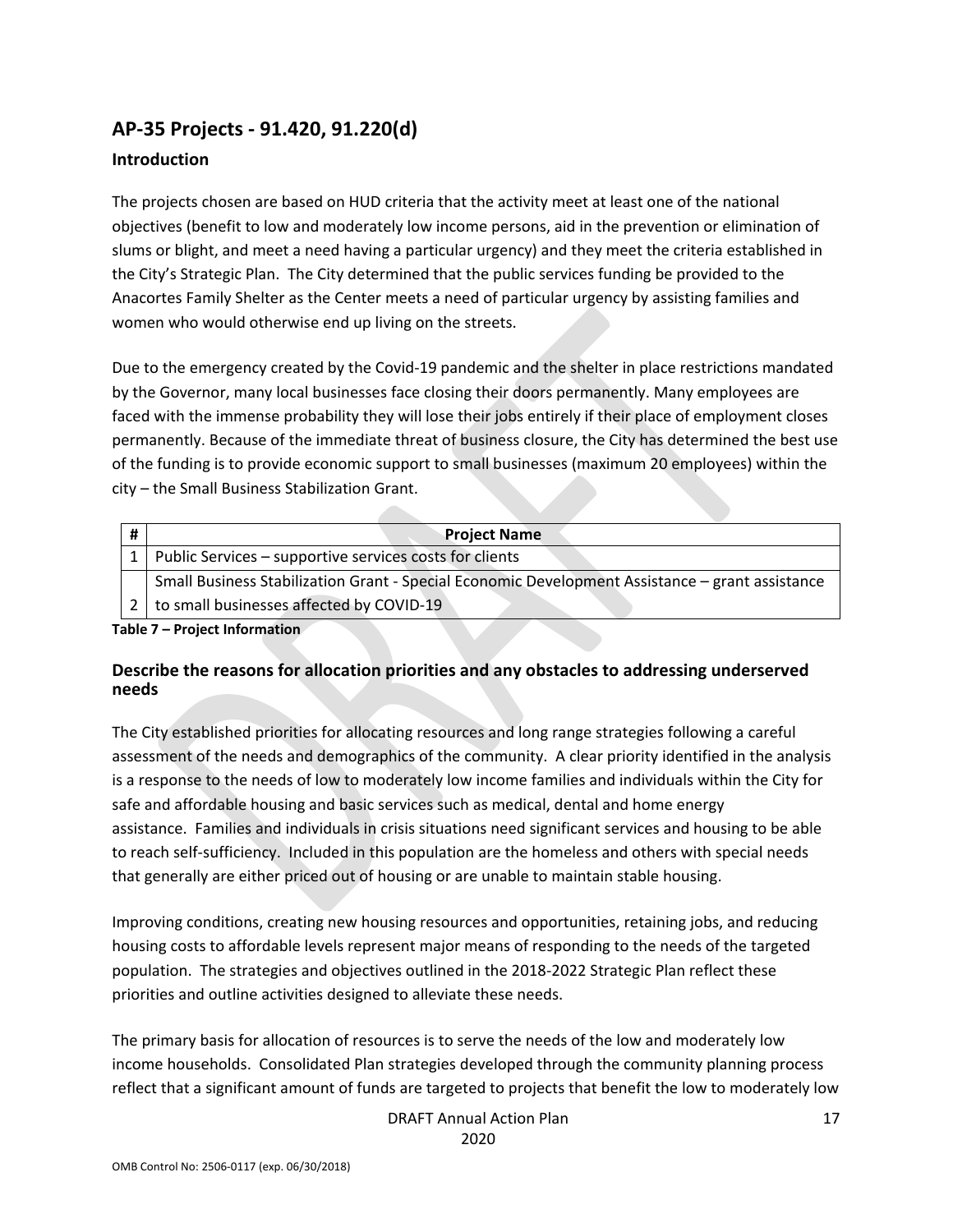income households. The public services portion provides services and resources to the households in need while the remaining resources are directed to projects that provide safe and stable transitional and permanent housing for families and individuals in need.

A major obstacle to address underserved needs is lack of funding.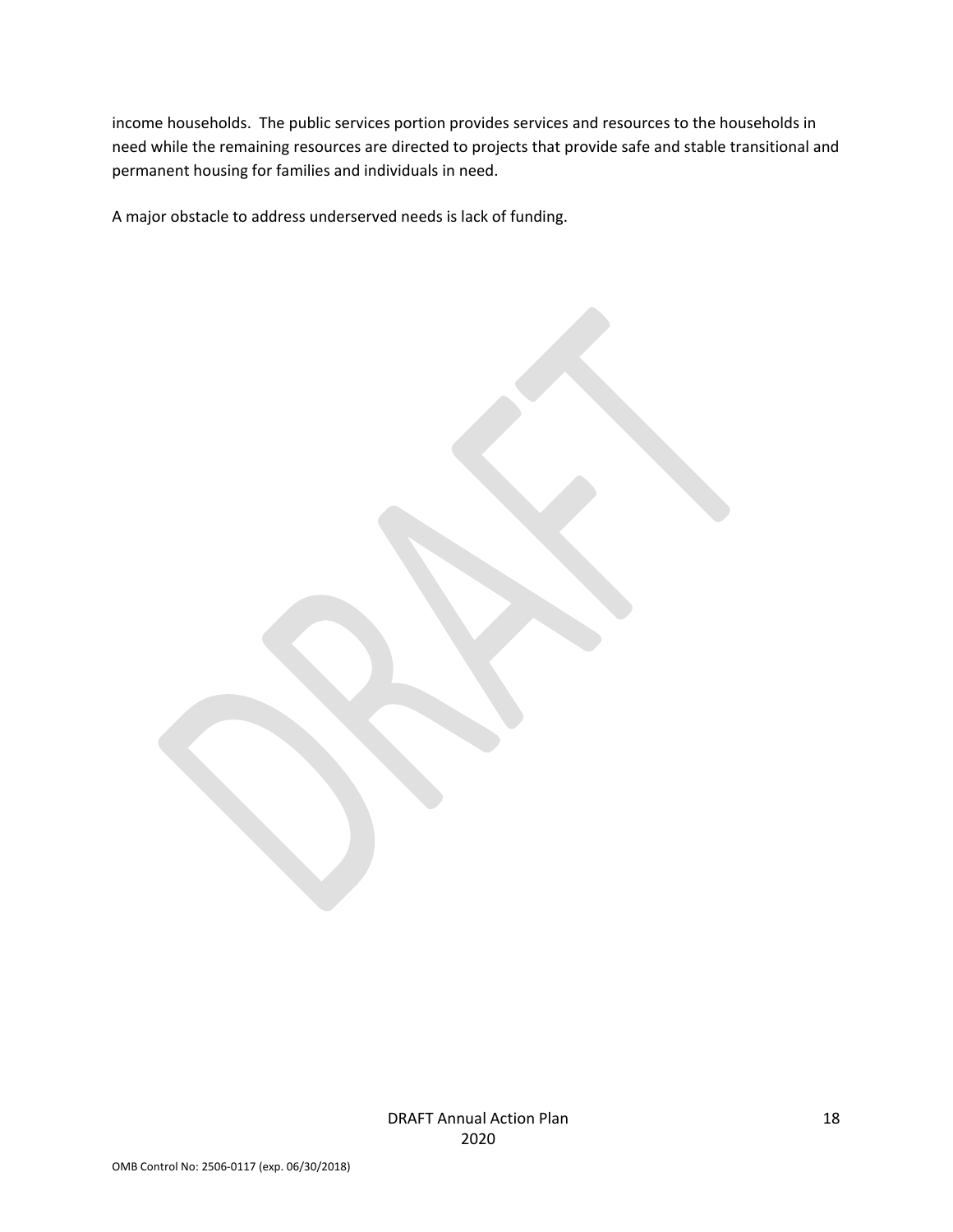# **AP-38 Project Summary**

<span id="page-19-0"></span>**Project Summary Information**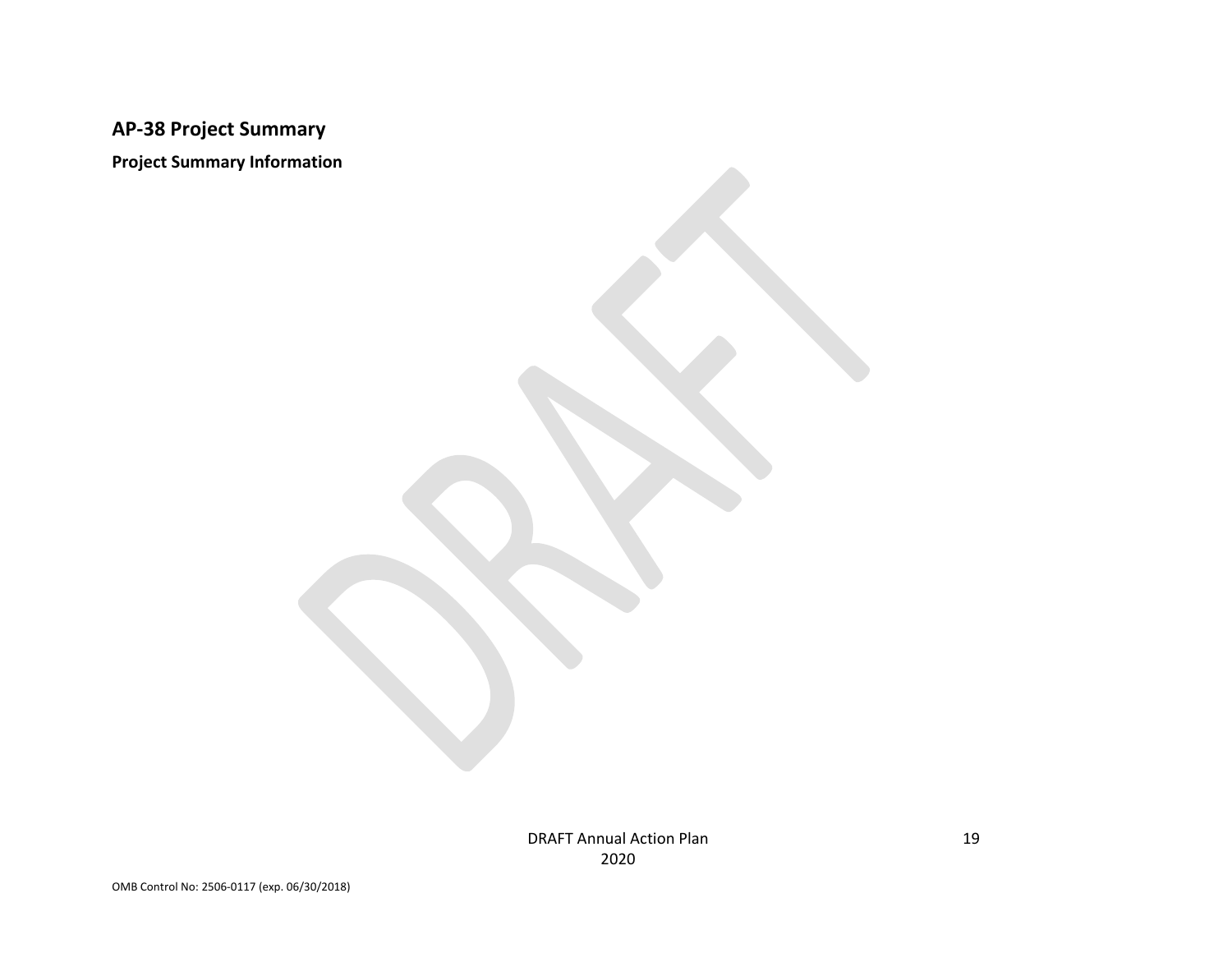| 1 | <b>Project Name</b>                                                                                        | <b>Anacortes Family Center</b>                                                                                                                                                                                                                                                                                                                                                                                                                                                                                  |  |  |  |  |  |
|---|------------------------------------------------------------------------------------------------------------|-----------------------------------------------------------------------------------------------------------------------------------------------------------------------------------------------------------------------------------------------------------------------------------------------------------------------------------------------------------------------------------------------------------------------------------------------------------------------------------------------------------------|--|--|--|--|--|
|   | <b>Target Area</b>                                                                                         | <b>Tract 940600</b>                                                                                                                                                                                                                                                                                                                                                                                                                                                                                             |  |  |  |  |  |
|   | <b>Goals Supported</b>                                                                                     | Public Services - Non-Housing                                                                                                                                                                                                                                                                                                                                                                                                                                                                                   |  |  |  |  |  |
|   | <b>Needs Addressed</b>                                                                                     | Non-Housing Community Development                                                                                                                                                                                                                                                                                                                                                                                                                                                                               |  |  |  |  |  |
|   | <b>Funding</b>                                                                                             | CDBG: \$17,385                                                                                                                                                                                                                                                                                                                                                                                                                                                                                                  |  |  |  |  |  |
|   | <b>Description</b>                                                                                         | Public Services Allocation - Support Family Center staff who provide case<br>management services to homeless families and single women staying at<br>shelter                                                                                                                                                                                                                                                                                                                                                    |  |  |  |  |  |
|   | <b>Target Date</b>                                                                                         | 6/30/2021                                                                                                                                                                                                                                                                                                                                                                                                                                                                                                       |  |  |  |  |  |
|   | <b>Estimate the number</b><br>and type of families<br>that will benefit from<br>the proposed<br>activities | The Anacortes Family Center estimates service for approximately 200<br>individuals consisting of families with children and single women. The<br>program provides intensive self-sufficiency based services and shelter for<br>homeless single women, children and families with children in crisis,<br>most often due to domestic violence. Approximately 60% of the clients<br>will be children. Nearly all of the clients have complex issues involving<br>generational violence, poverty and mental illness |  |  |  |  |  |
|   | <b>Location Description</b>                                                                                | 1011 27 <sup>th</sup> Street, Anacortes, WA                                                                                                                                                                                                                                                                                                                                                                                                                                                                     |  |  |  |  |  |
|   |                                                                                                            | The facility is a secure complex; entry is via electronic passcode and<br>visual acceptance.                                                                                                                                                                                                                                                                                                                                                                                                                    |  |  |  |  |  |
|   | <b>Planned Activities</b>                                                                                  | The Center provides housing for 60-90 days and intensive case<br>management and life skills education to assist<br>the household with gaining the skills and resources needed to become<br>fully self-sufficient. In 2019, the Center provided successful transition to<br>stable living/working environments to approximately 84% of their<br>clients.                                                                                                                                                         |  |  |  |  |  |
| 2 | <b>Project Name</b>                                                                                        | Small Business Stabilization Grant - Special Economic Development<br>Activity - (maximum 20 employees) to retain jobs                                                                                                                                                                                                                                                                                                                                                                                           |  |  |  |  |  |
|   | <b>Target Area</b>                                                                                         | City of Anacortes                                                                                                                                                                                                                                                                                                                                                                                                                                                                                               |  |  |  |  |  |
|   | <b>Goals Supported</b>                                                                                     | Special Economic Development - Jobs Retained for low/mod income<br>employees                                                                                                                                                                                                                                                                                                                                                                                                                                    |  |  |  |  |  |
|   | <b>Needs Addressed</b>                                                                                     | Keeping businesses from closing with resultant job loss                                                                                                                                                                                                                                                                                                                                                                                                                                                         |  |  |  |  |  |
|   | <b>Funding</b>                                                                                             | CDBG: \$100,000                                                                                                                                                                                                                                                                                                                                                                                                                                                                                                 |  |  |  |  |  |
|   | <b>Description</b>                                                                                         | Providing grant assistance to eligible small businesses to retain business<br>and employees; maximum \$10,000 per eligible business                                                                                                                                                                                                                                                                                                                                                                             |  |  |  |  |  |
|   | <b>Target Date</b>                                                                                         | 6/30/2021                                                                                                                                                                                                                                                                                                                                                                                                                                                                                                       |  |  |  |  |  |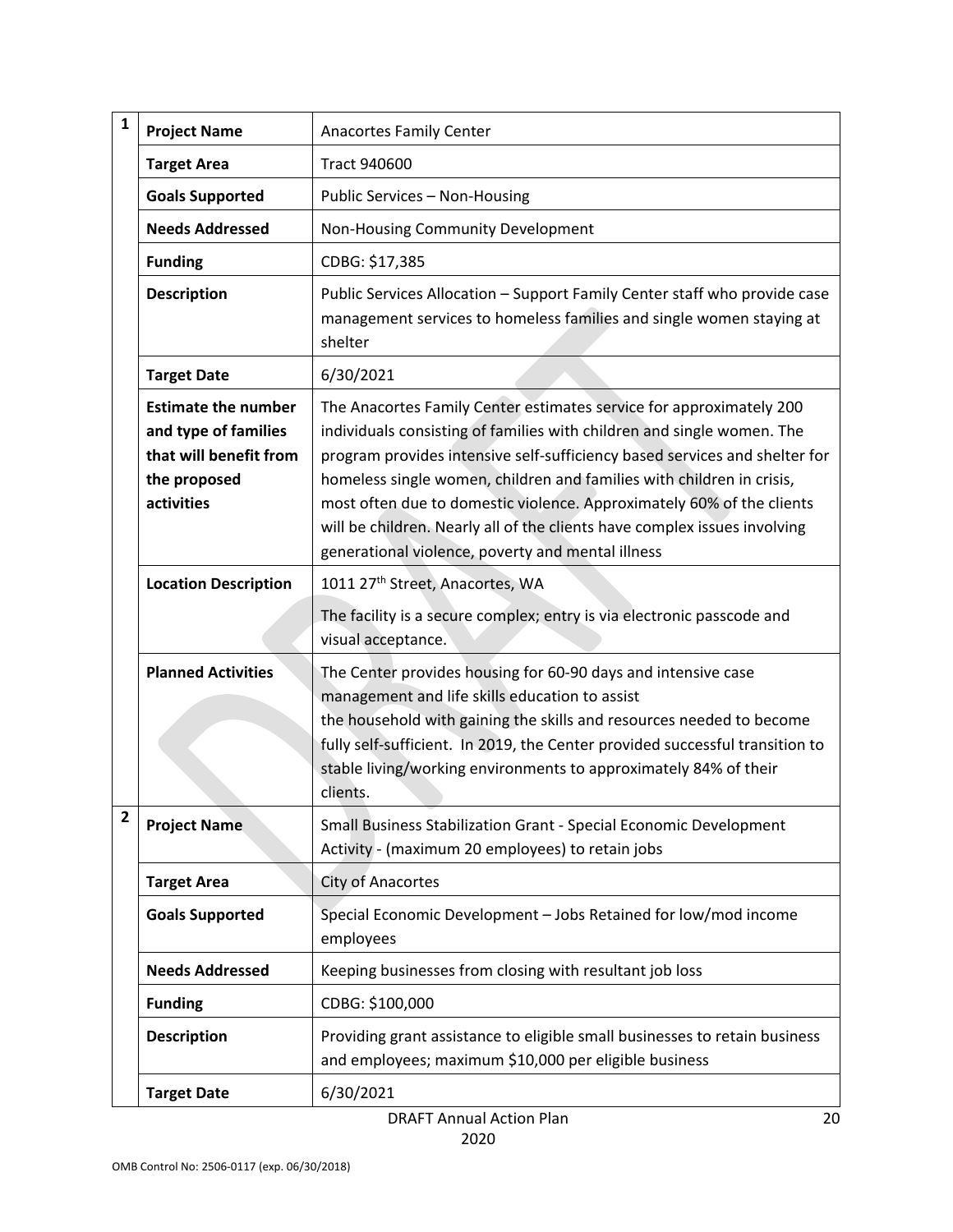| <b>Estimate the number</b><br>and type of families<br>that will benefit from<br>the proposed<br>activities | Estimated 40 businesses will be screened for eligibility.                                                       |
|------------------------------------------------------------------------------------------------------------|-----------------------------------------------------------------------------------------------------------------|
| <b>Location Description</b>                                                                                | Anacortes, WA                                                                                                   |
| <b>Planned Activities</b>                                                                                  | Provide grant assistance to eligible small businesses (max 20 employees)<br>to keep doors open and retain jobs. |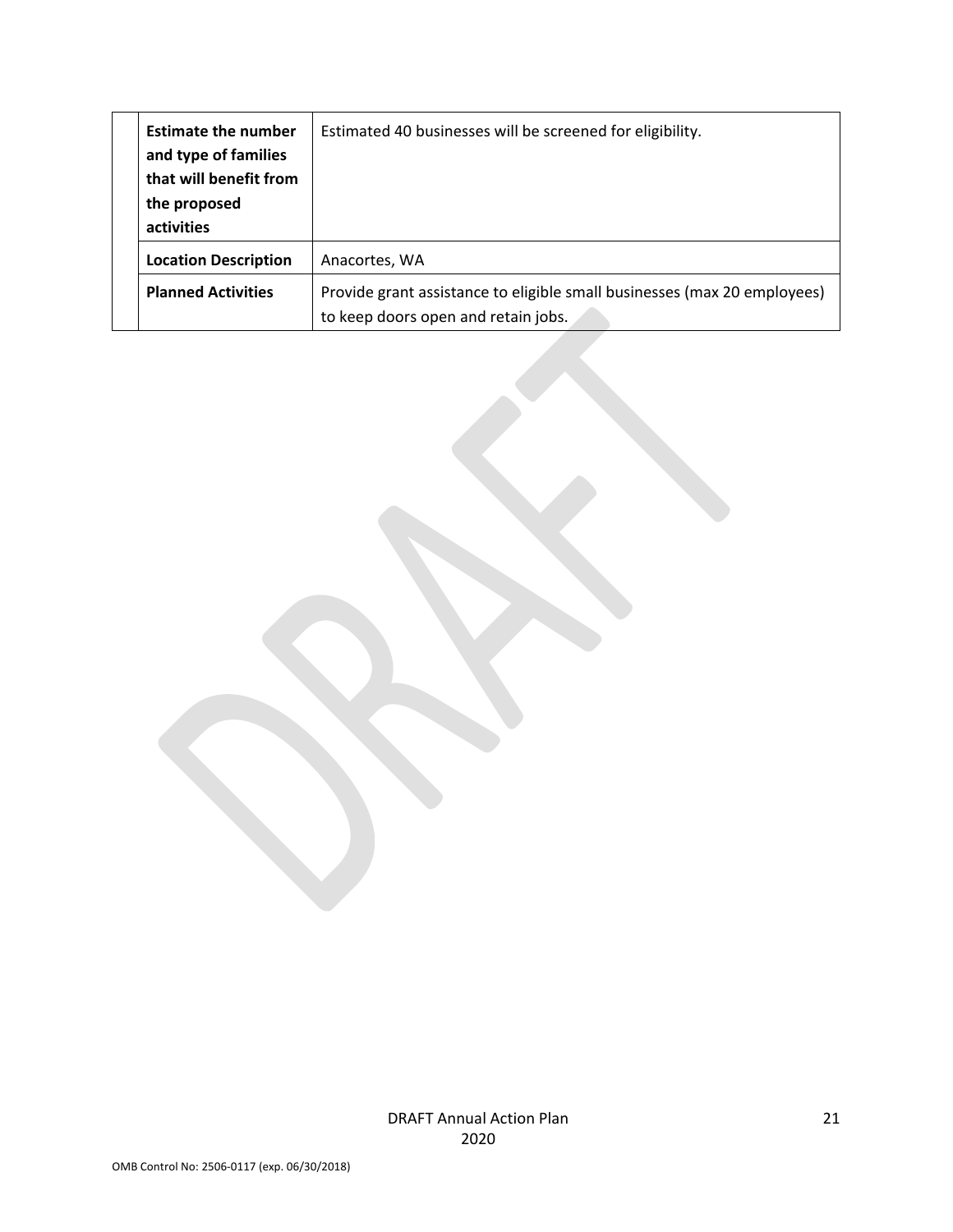# <span id="page-22-0"></span>**AP-50 Geographic Distribution - 91.420, 91.220(f)**

## **Description of the geographic areas of the entitlement (including areas of low-income and minority concentration) where assistance will be directed**

Anacortes is located on Fidalgo Island in Skagit County with 12.5 miles of saltwater shoreline, four freshwater lakes, and 3000 plus acres of city-owned forestlands and city-owned parks. Anacortes is approximately 20 miles from the county seat in Mount Vernon, Washington. A majority of public services to Skagit County citizens are available primarily in the Mount Vernon area.

The current population of Anacortes is approximately 17,283 citizens (US 2018 Census estimates). Anacortes has two areas with a concentration of moderately low to low income households, Census Tracts 940500 and 940600 with 64% LMI households. The overall low, to moderately low, income households in Anacortes is approximately 34%.

While Anacortes has two census tracts with the highest concentration of persons living below the poverty level, there are smaller concentrations of low income households interspersed throughout the City. The City establishes priorities for allocating resources and long-range strategies following a careful assessment of the needs and demographics of the community. A clear priority identified in the analysis is a response to the needs of low to moderately low income families and individuals within the City for safe and affordable housing and basic services such as medical, dental and home energy assistance. Families and individuals in crisis situations need significant services and housing to be able to reach self-sufficiency. Included in this population are the homeless and others with special needs who are generally either priced out of housing or are unable to maintain stable housing.

In addition, the City has been designated an Opportunity Zone, a portion of which lies within these census tracts. City Planning staff is working to encourage development within this zone that will accommodate and enhance opportunities for the lower income population within this zone as well as throughout the entire community.

Improving conditions, creating new housing resources and opportunities, and reducing housing costs to affordable levels represent major means of responding to the needs of the targeted population. The strategies and objectives listed in the Strategic Plan reflect these priorities and outline activities designed to alleviate these needs.

The primary basis for allocation of resources is to serve the needs of the low and moderately low income households. Consolidated Plan strategies developed through the community planning process reflect that a significant amount of funds are targeted to projects that benefit the low to moderately low income households. The public services portion is allocated to services that provide multiple benefits to households in dire situations and the remaining resources are directed to projects that provide safe and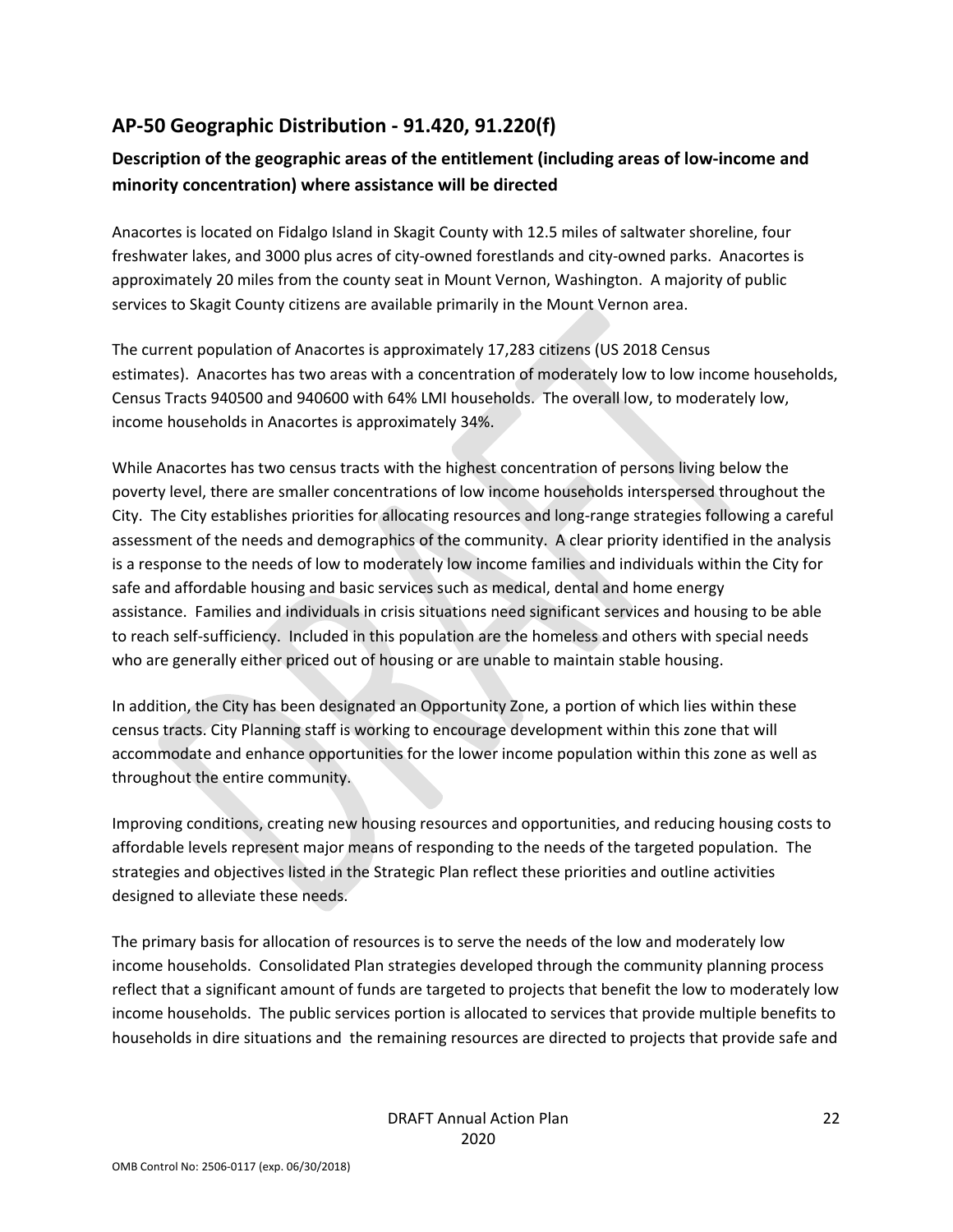stable environments, transitional and permanent housing for families and individuals in need.

### **Geographic Distribution**

| <b>Target Area</b>     | <b>Percentage of Funds</b> |  |
|------------------------|----------------------------|--|
| Tracts 940600 & 940500 | 100%                       |  |

**Table 8 - Geographic Distribution** 

### **Rationale for the priorities for allocating investments geographically**

These areas contain the highest concentration of low to moderately low households. The majority of small businesses are also located in these areas.

### **Discussion**

This is where a majority of the small businesses are located and the projects put forth for this year's funding are located in this area. This area is also located between Highway 20 and the downtown business core and is adjacent to the marine industrial zoning where many jobs and recreation opportunities are located.

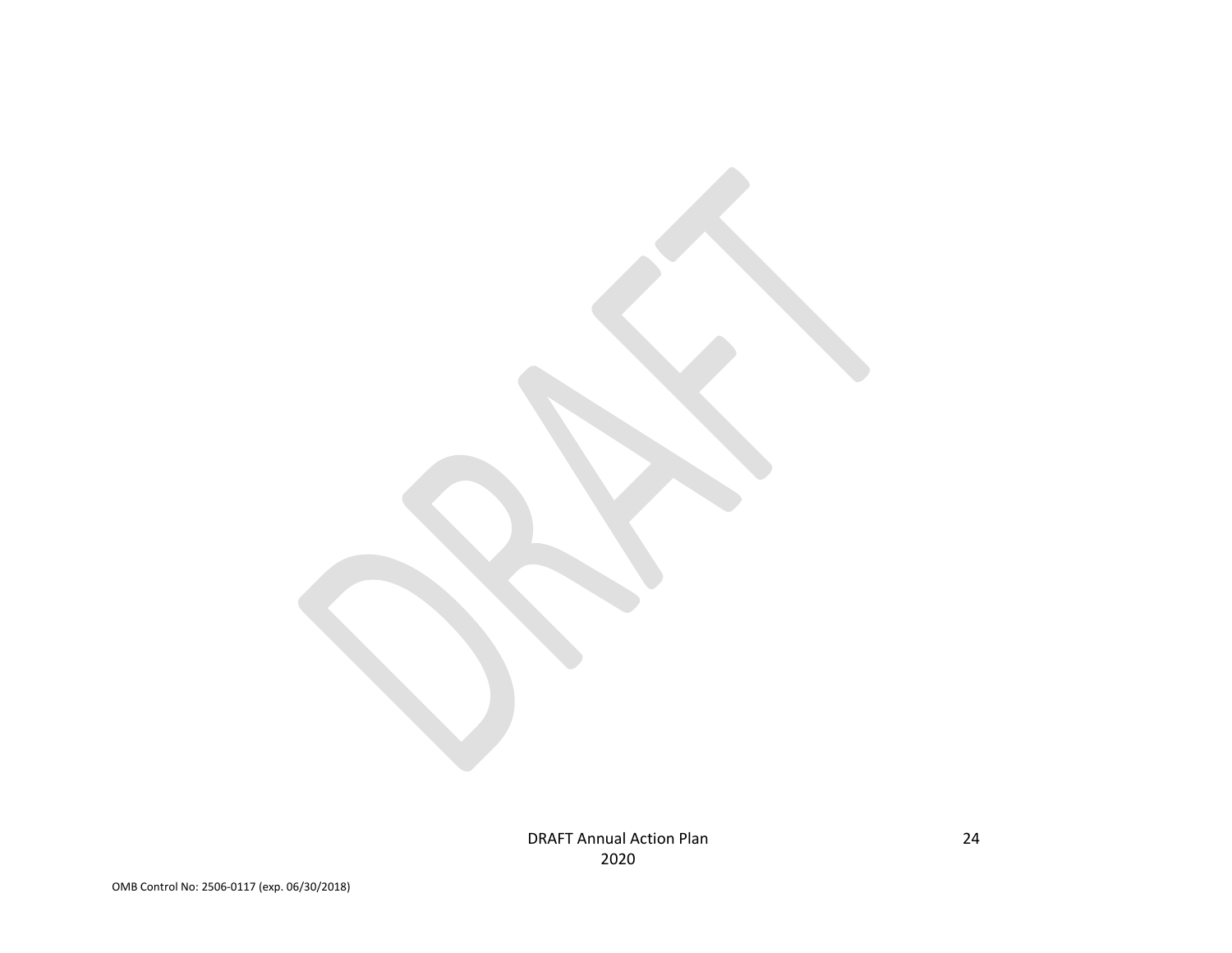# **AP-75 Barriers to affordable housing -91.420, 91.220(j)**

### **Introduction**

The City of Anacortes is committed to promoting safe, affordable housing and reducing homelessness through the City's funding, partnership, and policy efforts.

The City of Anacortes developed an affordable housing action plan to create strategies to work toward the development of affordable housing within our community. The Strategic Plan sets forth the goals, strategies and action items to guide the City in implementing its affordable housing policy and ultimately reduce the barriers to affordable housing.

# <span id="page-25-0"></span>**Actions it planned to remove or ameliorate the negative effects of public policies that serve as barriers to affordable housing such as land use controls, tax policies affecting land, zoning ordinances, building codes, fees and charges, growth limitations, and policies affecting the return on residential investment**

Actions planned to remove or ameliorate the negative effects of public policies that serve as barriers to affordable housing include the current amendments to the City's Development Regulations:

- Simplifying standards for accessory dwelling units (ADUs) to encourage production (increasing housing supply for renters and income for homeowners);
- Encouraging small-lot single family development with a variety of lot design options (which may have lower purchase prices compared to typical large lot homes);
- Explicitly allowing cottage housing in most zones as a small-scale detached living option;
- Explicitly allowing townhouses as a small-scale attached living option;
- Explicitly defining duplex and triplex as attached living options and allowing a variety of configurations on a single site;
- Providing design standards to these new housing types to ensure livability and neighborhood compatibility;
- Providing flexibility for landscaping and lot coverage standards for multifamily and townhouse development in high-density zones to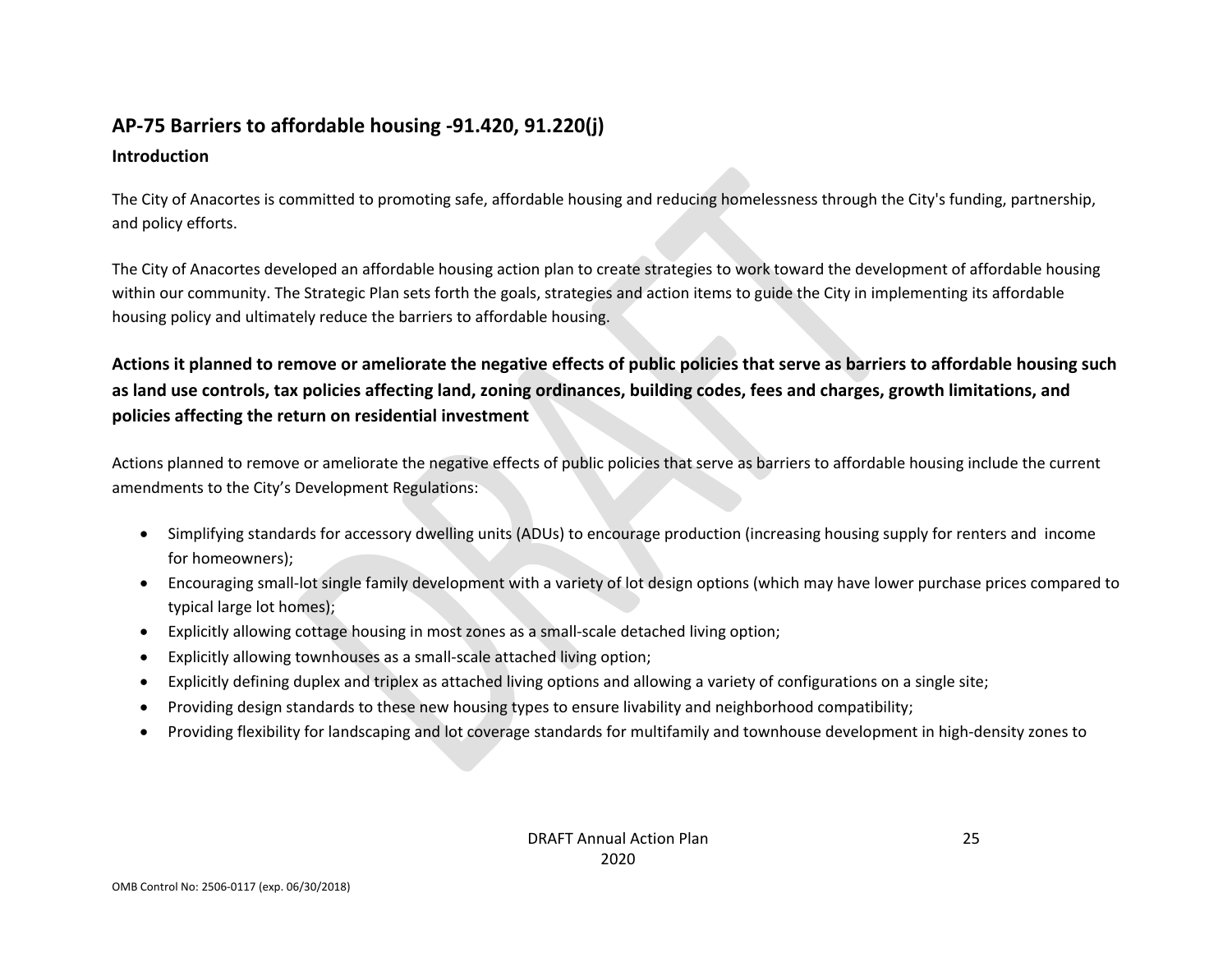increase their economic feasibility;

- Explicitly allowing live-work development to support home-based business owners;
- Expanding allowance of multifamily development to the MS zone and MMU zone (previously CM and CM1);
- Raising base height limits in the CBD and C zones to increase residential (and non-residential) development capacity;
- Establishing a new height bonus for the R4 zone related to small and/or affordable units;
- Adjusting parking requirements for multifamily uses to reduce the costs of construction (often passed on to tenants);
- Providing new bike parking standards to support residents who cannot afford or choose not to own a car;
- Providing new standards for group living developments to encourage their development and support seniors and people with disabilities who are often on fixed incomes;
- Updating and streamlining permitting and processing provisions to shorten development timelines and increase predictability for builders.
- Waivers and reductions in impact fees and general facilities charges for new units that will be reserved for specified lower income levels.

### **Discussion**

The City is continuing efforts to develop incentives to creative affordable housing. An example of these efforts include the AFC multi-family apartment complex (20 units) built within a single family housing zone. The conditions for this development include the complex must remain affordable for 50 years, all rental units developed must be affordable to and occupied by households with an income of 50 percent or less of the area median income (determined by HUD) as adjusted by family size for Skagit County. The project applicant was also able to request a waiver or exemption for the requirements to pay impact fees for traffic, parks and fire services, permit application fees and general facilities charges for sewer, water, and stormwater. This project was completed in late October 2019. The 20 apartments were filled immediately with families and there is a current wait list of approximately 10 families.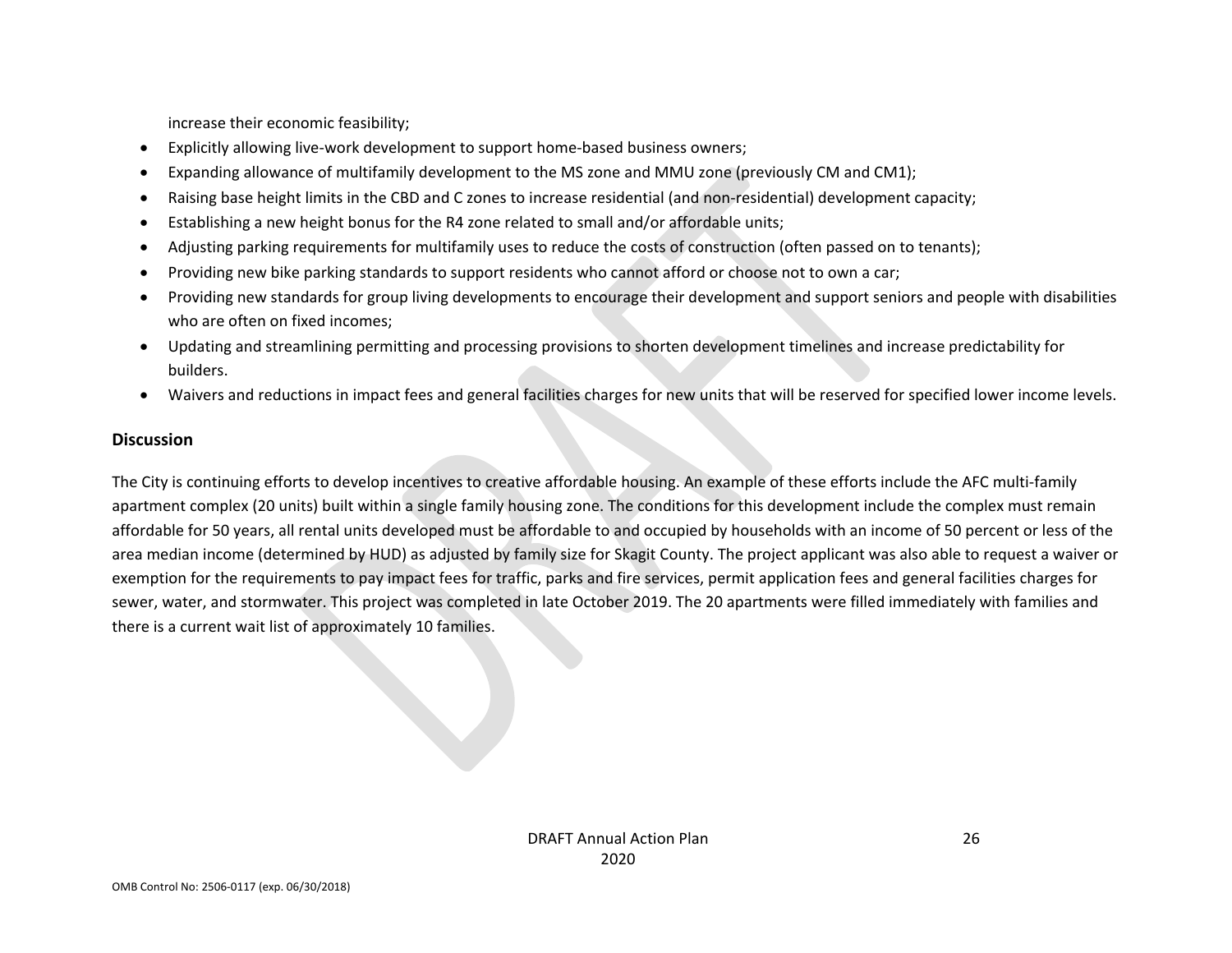# <span id="page-27-0"></span>**AP-85 Other Actions - 91.420, 91.220(k)**

# **Introduction**

Because the City of Anacortes's annual CDBG grant is minimal, it is difficult to use CDBG for many other purposes than those already identified. However, the City does intend to invest other resources and effort toward the following actions: implementing a human services strategic plan to help low income individuals and families, establishing a community services center to provide services to low income residents, developing strategies to assist the chronically homeless with shelter. The City is actively engaged in reviewing and developing strategies to assist the most vulnerable in our community.

The City received an Opportunity Zone designation that encompasses portions of the aforementioned census tracts and is working to encourage development opportunities that will accommodate and enhance opportunities for the lower income population within this zone as well as throughout the entire community. The City has been working with HUD to determine opportunities that will encourage investors in the new Opportunity Zone.

The City is now focusing on providing assistance to small businesses within the community that face imminent shut down due to the Covid-19 pandemic. Many small businesses such as restaurants and retail spaces may end up closing without grant assistance. Businesses closing will result in job losses for the employees of those small businesses. With CDBG assistance, these businesses will continue operating and retain their valuable employees. This will help lessen the burden of people facing unemployment when the restrictions are lifted in response to the pandemic.

### **Actions planned to address obstacles to meeting underserved needs**

The City, through the appointment of the Housing Affordability & Community Services Committee ("HACS"), a City Council committee, established a strategic plan to outline what the needs are and how to address those needs to eliminate the barriers to attaining affordable housing. This plan coordinates the goals of the 2016 Comprehensive Plan with incentives to develop affordable housing and provides a beginning for the City to create a more equitable and healthy community. The City also provides information to housing loan lenders, property managers, and the public about fair housing laws and includes current state and federal information with links to this information on its Planning, Community & Economic Development CDBG website (https://www.anacorteswa.gov/181/Fair-Housing). The City will work in collaboration with the County and the Anacortes Housing Authority in developing fair housing guidelines according to the Affirmatively Furthering Fair Housing rule. The AFFH rule provides a new approach for planning and implementing locally-developed housing goals, actions and strategies to increase choice, mobility, preservation, community revitalization and other collaborative or outreach efforts designed to reduce disparities in access to opportunity and improve fair housing outcomes. This will assist in meeting our statutory obligation to affirmatively further fair housing as required by the Fair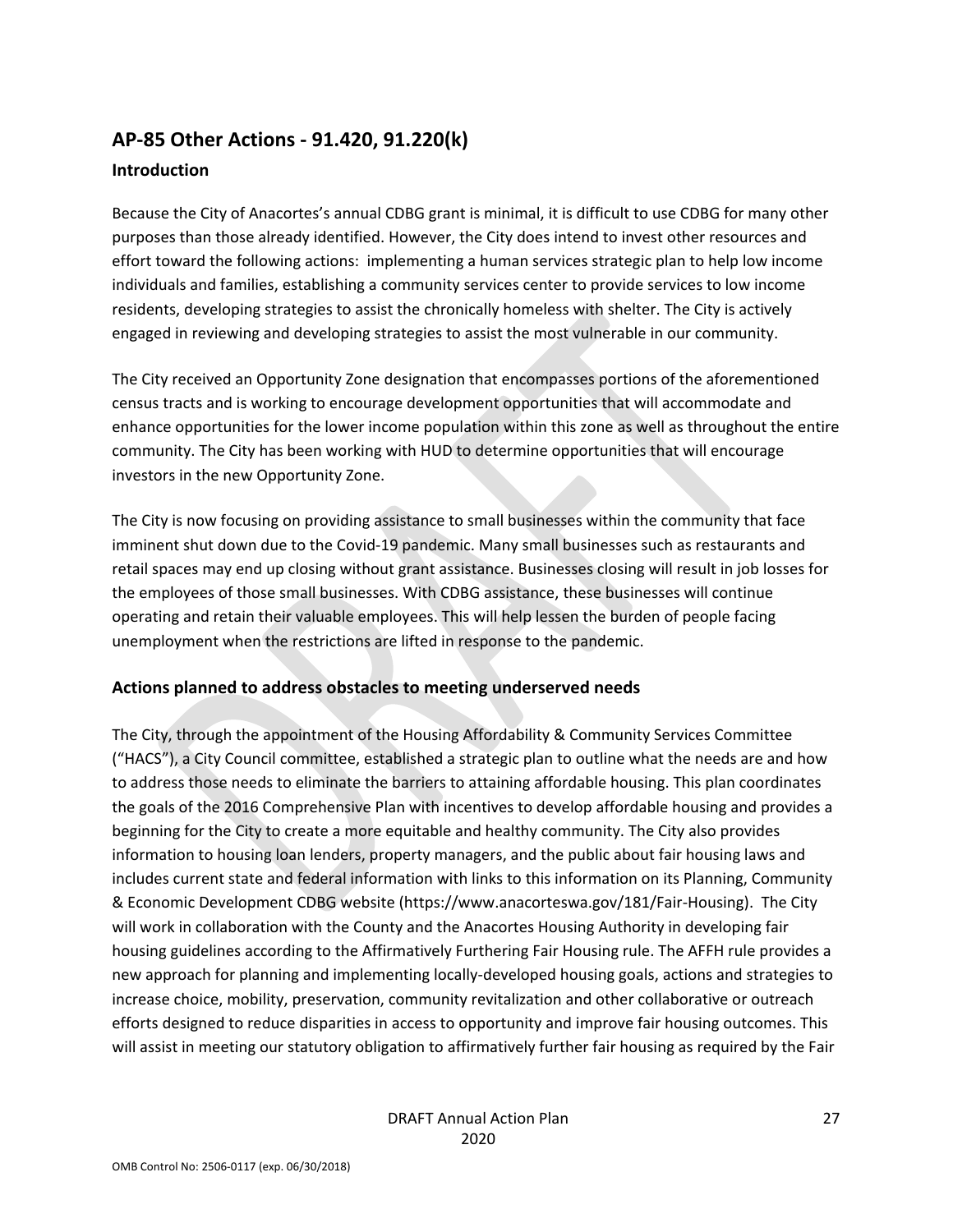Housing Act and will be an immense help for the City in addressing underserved needs.

### **Actions planned to foster and maintain affordable housing**

The City will work in partnership with the Anacortes Housing Authority to secure the resources necessary to rehabilitate the various HA complexes, an important low-income housing resource in Anacortes. The City will also work with the Housing Authority to promote development of more complexes to accommodate the growing wait list for affordable housing. The City appointed HACS Committee will continue to collaborate efforts to work on strategies to eliminate barriers to affordable housing and services within the City. The City is also working to encourage development of affordable housing in the recently designated Opportunity Zone in Anacortes.

### **Actions planned to reduce lead-based paint hazards**

Code enforcement will address any and all lead based paint issues that may arise; additionally the City will include lead based paint hazard information in community education and outreach.

### **Actions planned to reduce the number of poverty-level families**

The Public Services funding to the Anacortes Family Center provides intensive case management and life skills education to assist the households with gaining the skills and resources needed to become fully self-sufficient. The outlook of the community through the work on the 2016 Comprehensive Plan promises to promote more living wage jobs and create a community that would support lower priced housing. This will be accomplished through zoning changes and building incentives which are now included in the Anacortes Municipal Code.

The Special Economic Development activity implemented in this Action Plan will help keep families from becoming poverty bound by helping their employers from losing their place of business and shutting down permanently.

### **Actions planned to develop institutional structure**

The City is a partner with adjacent and regional jurisdictions in a regional HOME Consortium. The regional HOME Consortium will enhance the resource base for developing more affordable housing and for addressing institutional barriers to creating more affordable housing.

### **Actions planned to enhance coordination between public and private housing and social service agencies**

The City will support the efforts of the Anacortes Community Health Council and participate regularly in their multi-agency meetings. Active participation in the Council will improve the coordination of the City's Consolidated Plan goals and the efforts to reduce instability in the lower income community. The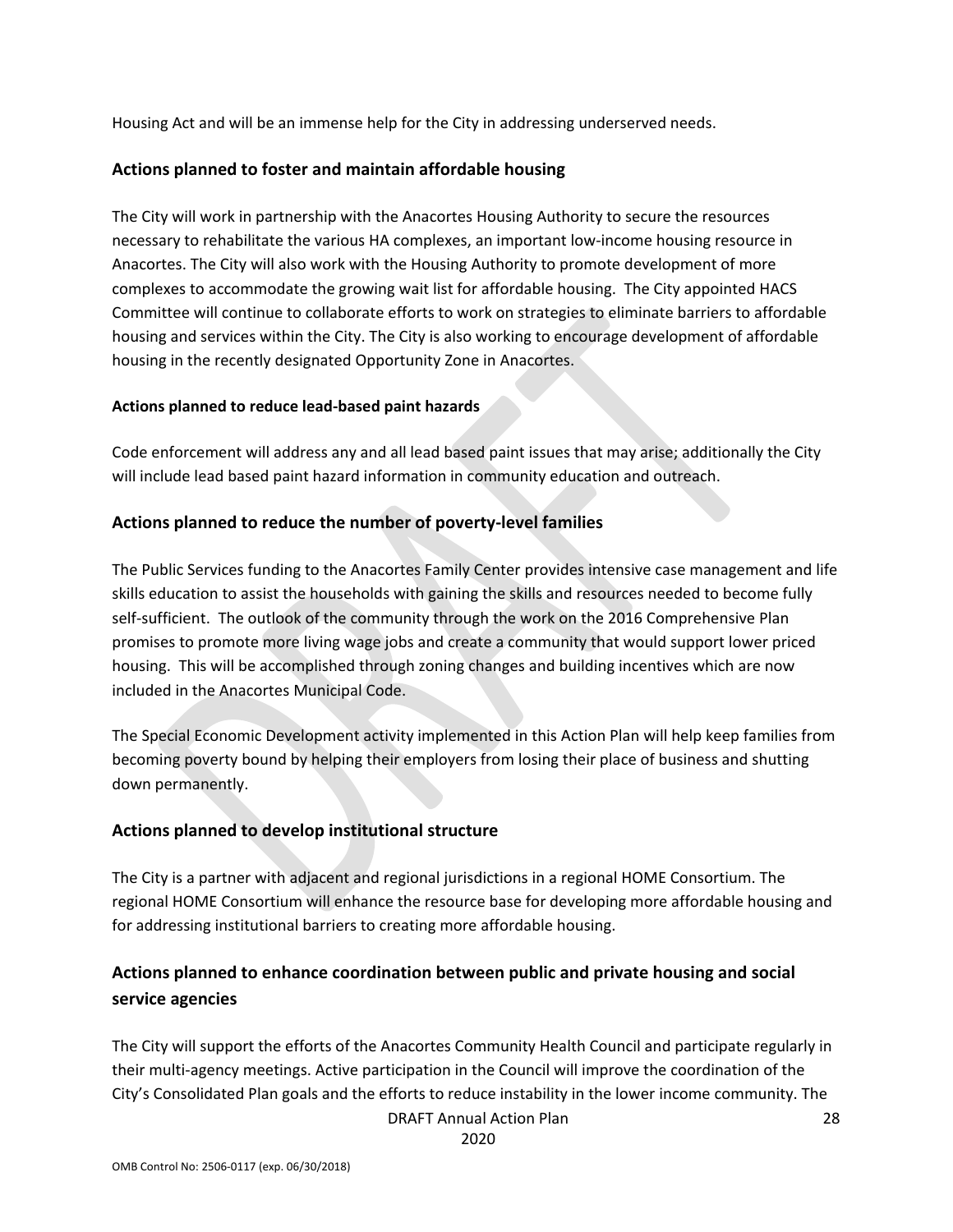Housing Affordability & Community Services committee will work with the public and private housing and social service agencies to develop a strategy to eliminate barriers to affordable housing and services. The HACS Committee completed the Affordable Housing Strategic Plan in 2017 [\(https://www.anacorteswa.gov/DocumentCenter/View/6370/Affordable-Housing-Strategic-Plan-](https://www.anacorteswa.gov/DocumentCenter/View/6370/Affordable-Housing-Strategic-Plan-AdoptedPDF?bidId=)[AdoptedPDF?bidId=\)](https://www.anacorteswa.gov/DocumentCenter/View/6370/Affordable-Housing-Strategic-Plan-AdoptedPDF?bidId=) and is designed to provide pathways to development of affordable housing within our community. The City is also very committed to working with agencies to develop a community services center to help people find basic services at affordable rates. The HACS Committee is now working on a human services strategic plan to address the lack of services available to the lower income community as well as updating the affordable housing strategic plan.

### **Discussion**

Funding continues to be the main obstacle to meeting underserved need. Obstacles include lack of sufficient financial resources to address large projects such as permanent housing and shelters. The limit on the public services prohibits the City from adequately providing a greater service to households in need. In addition, not knowing how to access services or not knowing where they are located is a barrier to anyone looking for specific services; the HACS Committee expects to eliminate those issues by providing a one stop shopping for services within the City.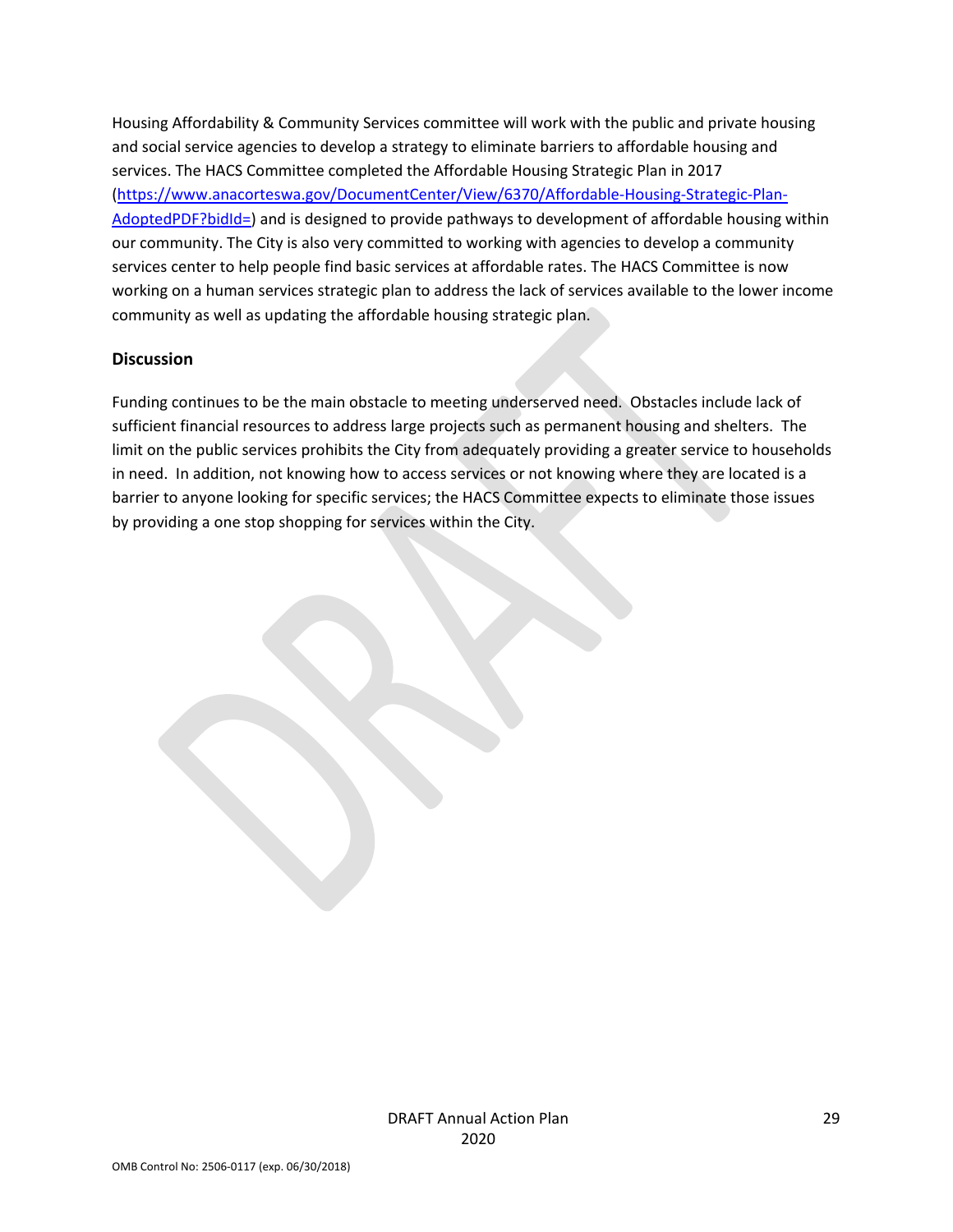# <span id="page-30-0"></span>**Program Specific Requirements AP-90 Program Specific Requirements - 91.420, 91.220(l)(1,2,4)**

### **Introduction**

The primary basis for allocation of resources is to serve the needs of the low and moderately low income households. The 2020 Action Plan allocates the majority of the funding to projects that benefit the low to moderately low income households. The public services portion provides services and resources to the households in need while the remaining resources fund projects that provide better access to services or improved living conditions for individuals and families in need.

### **Community Development Block Grant Program (CDBG) Reference 24 CFR 91.220(l)(1)**

Projects planned with all CDBG funds expected to be available during the year are identified in the Projects Table. The following identifies program income that is available for use that is included in projects to be carried out.

| This City does not receive Program Income.                                                        |   |  |
|---------------------------------------------------------------------------------------------------|---|--|
| 1. The total amount of program income that will have been received before the start of the next   |   |  |
| program year and that has not yet been reprogrammed                                               |   |  |
| 2. The amount of proceeds from section 108 loan guarantees that will be used during the year to   |   |  |
| address the priority needs and specific objectives identified in the grantee's strategic plan.    | 0 |  |
| 3. The amount of surplus funds from urban renewal settlements                                     | 0 |  |
| 4. The amount of any grant funds returned to the line of credit for which the planned use has not |   |  |
| been included in a prior statement or plan                                                        | 0 |  |
| 5. The amount of income from float-funded activities                                              | 0 |  |
| <b>Total Program Income:</b>                                                                      |   |  |
|                                                                                                   |   |  |

### **Other CDBG Requirements**

| 1. The amount of urgent need activities                                          | 0       |
|----------------------------------------------------------------------------------|---------|
| 2. The estimated percentage of CDBG funds for activities that benefit persons of |         |
| low and moderate income. Overall Benefit - A consecutive period of one, two or   |         |
| three years may be used to determine that a minimum overall benefit of 70% of    |         |
| CDBG funds is used to benefit persons of low and moderate income. Specify the    |         |
| years covered that include this Annual Action Plan.                              | 100.00% |
|                                                                                  |         |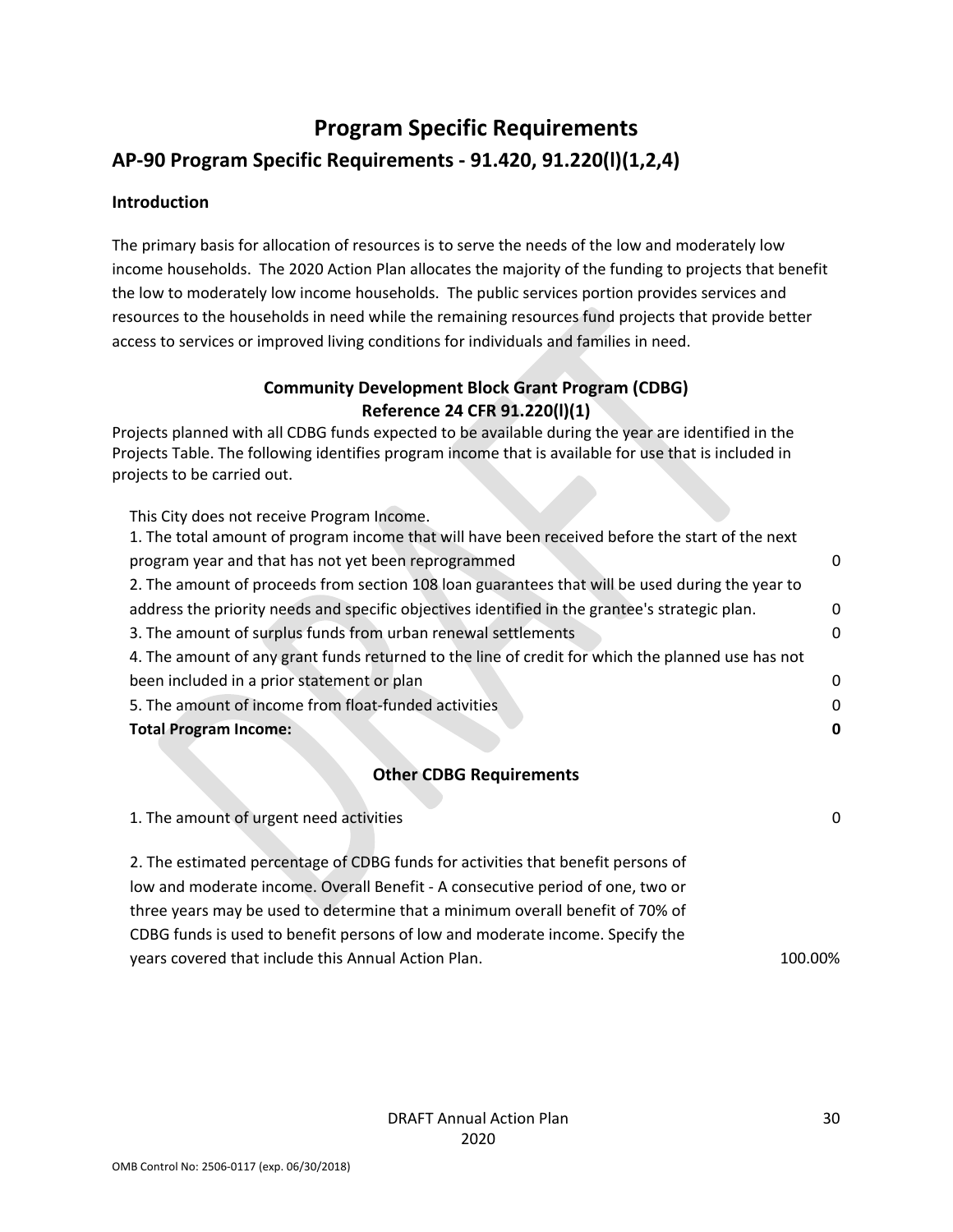### **Discussion**

100% of the 2020 funding will be allocated to benefit low to moderately low income persons.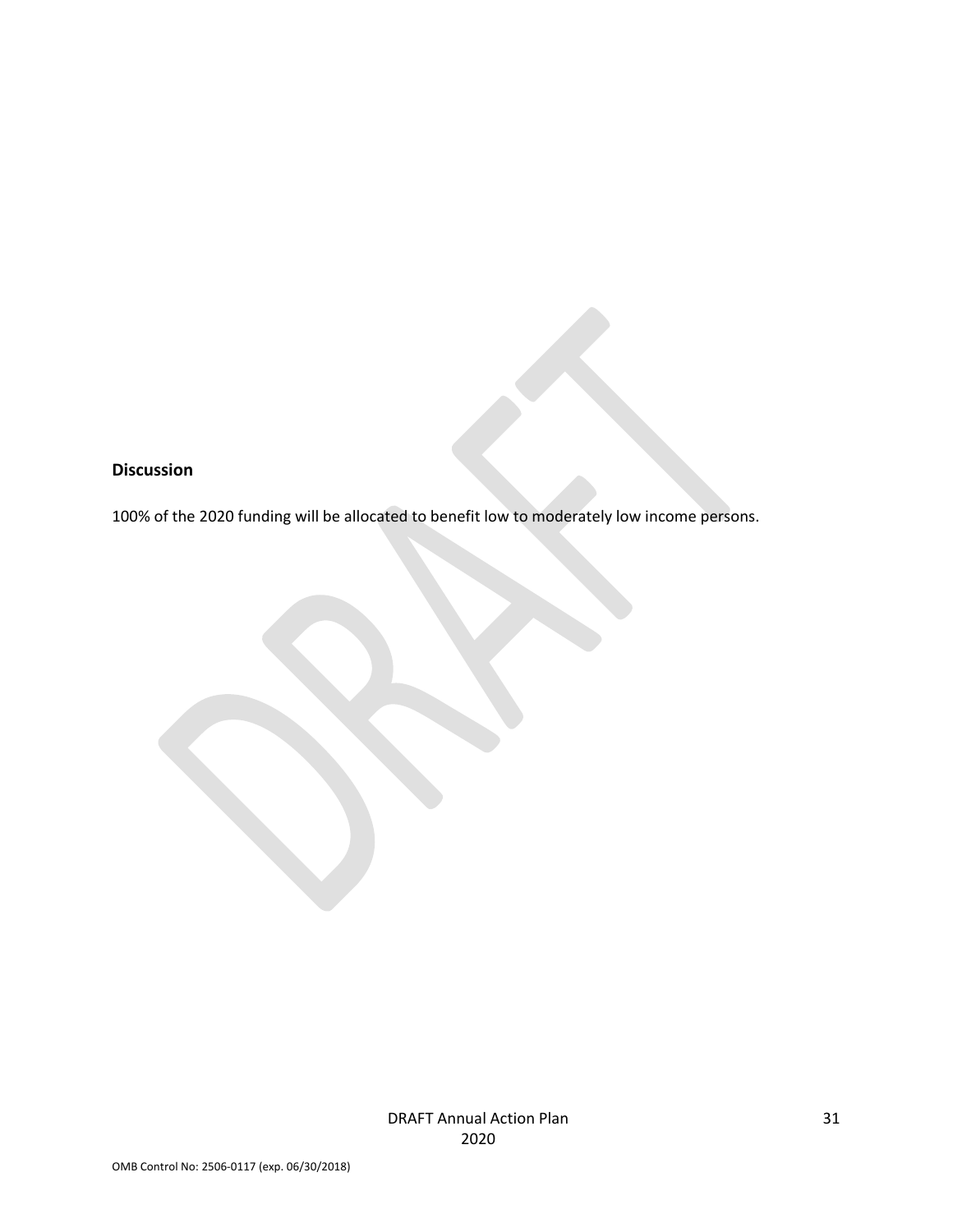# **Attachments**